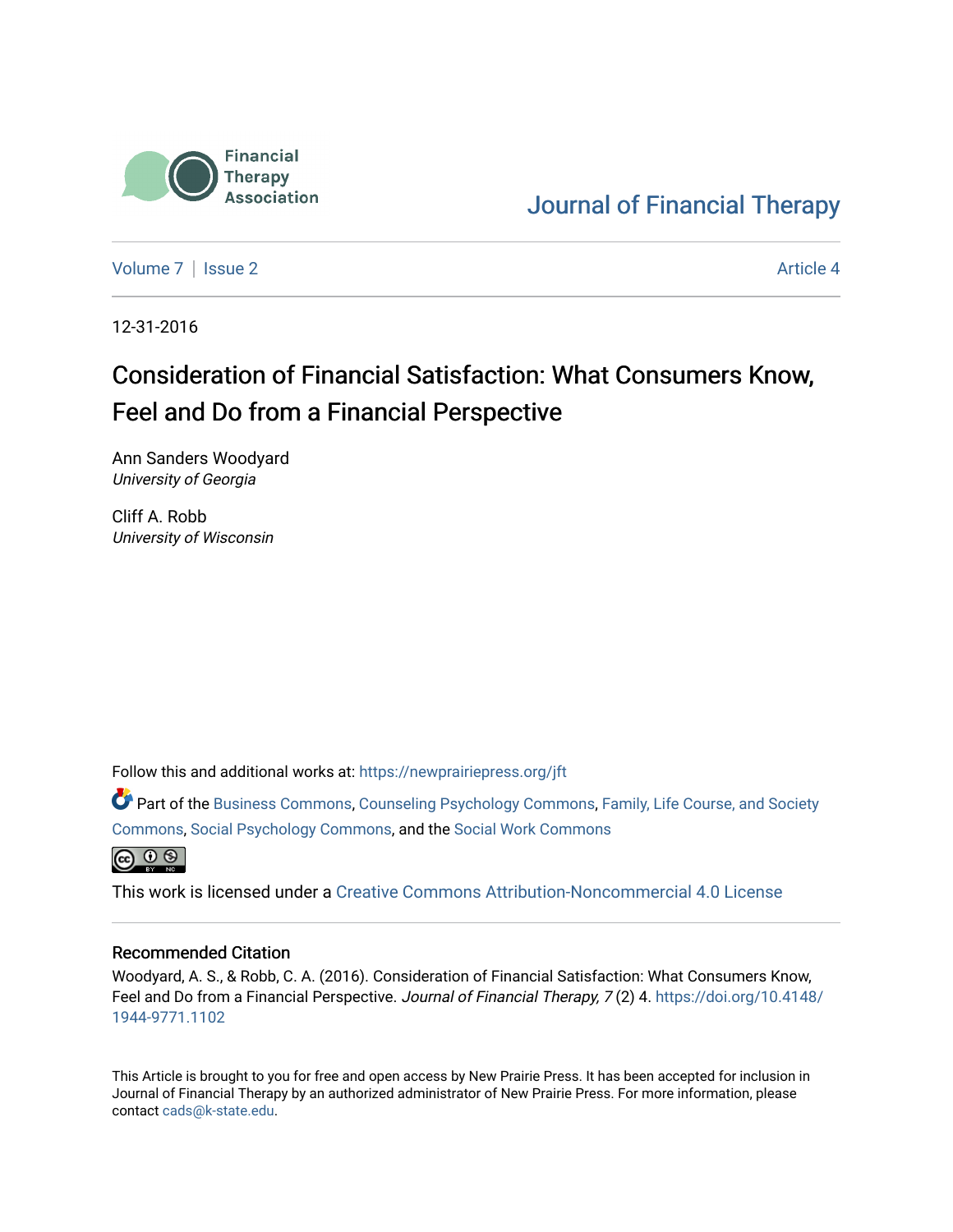## **Ann Sanders Woodyard, Ph.D.**

*University of Georgia*

## **Cliff A. Robb, Ph.D.**

*University of Wisconsin*

*Financial satisfaction has long been considered an important component to consumer life satisfaction and well-being. Using data from the 2012 National Financial Capability Study (NFCS), financial satisfaction is explored in the context of personal characteristics related to financial knowledge (both objective and subjective), as well as self-reported financial behaviors. Ordinary Least Squares Regression is applied to a predictive model of financial satisfaction, and results indicate that measures associated with what people do (behaviors related to recommended practice) and how they feel (subjective knowledge) may be more salient factors to consider with regard to satisfaction than measures related to what individuals know (objective knowledge). Implications are considered for consumers in light of a general policy approach promoting financial literacy and education as a means of improving financial outcomes and well-being.*

*Keywords: financial satisfaction; financial knowledge; behavior*

## **INTRODUCTION**

Financial satisfaction is an important variable in economic and psychological studies on happiness and subjective well-being (Easterlin, 2006; Plagnol, 2011; vanPraag & Ferreri-Carbonnell, 2004). Long associated with personal well-being and life satisfaction as a subconstruct of financial well-being (Campbell, 1981; Campbell, Converse, & Rodgers, 1976; Joo, 2008; Xiao, Tang, & Shim, 2009), financial satisfaction is a subjective assessment of the adequacy of one's financial resources or financial situation (Hira & Mugenda, 1998). Positive financial satisfaction is considered a desirable state, with individuals who are financially satisfied also reporting acceptable levels of happiness, health, and freedom from financial stress (Hansen, 2009; Zimmerman, 1995). A variety of life-satisfaction factors are related to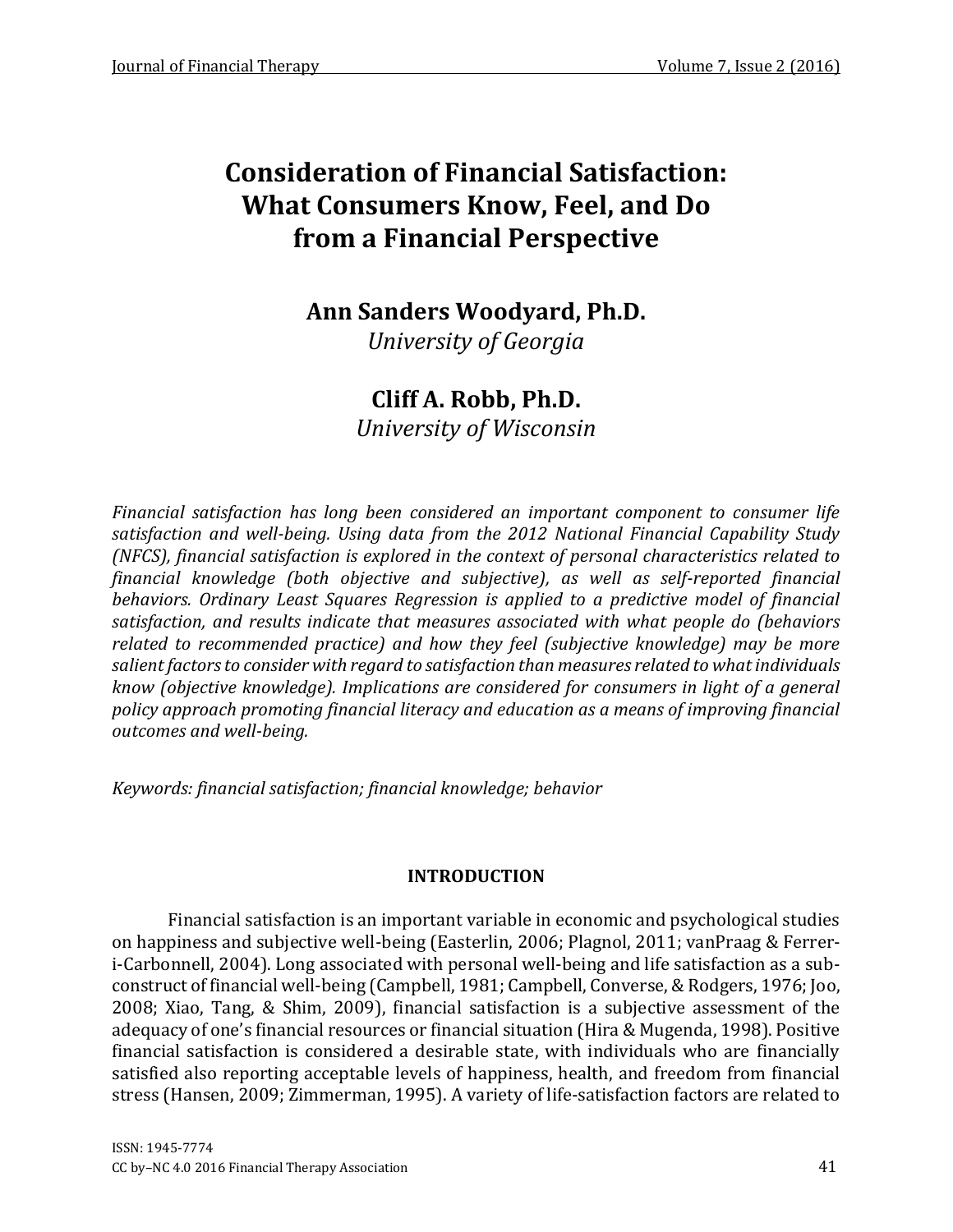financial satisfaction, including workplace productivity, marital stress, and consumer choice (Freeman, Carlson, & Sperry, 1993; Garman, Leech, & Grable, 1996; Pittman & Lloyd, 1988; Williams, Haldeman, & Cramer, 1996). Although financial satisfaction is subject to the influence of external forces and stressors (Freeman et al., 1993), individual considerations ultimately have the greatest potential impact on financial satisfaction (Frey & Stutzer, 2000). Diener and Biswas-Diener (2002) noted that a nation's wealth is strongly correlated to its citizenry's subjective well-being, but that financial satisfaction is not strongly correlated to wealth at the individual level. This is further complicated when individuals' perceptions of income are considered, as those who perceive their own income as adequate tend to display higher levels of financial satisfaction (Grable, Cupples, Fernatt, & Anderson, 2013).

As noted by Garrett and James (2013), financial satisfaction is often considered as a critical goal for financial therapists and counselors, as factors related to clients' subjective experiences and perceptions of their situation should not be ignored. Joo and Grable (2004) detailed a conceptual framework of financial satisfaction that incorporates sociodemographic characteristics along with stress factors, financial behavior, financial attitudes, and financial knowledge. This provides a reasonable theoretical framework, but the results were limited to a convenience sample. Many studies of financial satisfaction have faced similar limitations (i.e., small sample size), though several recent studies have explored financial satisfaction using large, nationally representative data sets (Garrett & James, 2013; Xiao, Chen, & Chen, 2014).

The present study utilized a large national data set to examine aspects of behavior, financial strain, attitude, and financial knowledge in a predictive model of financial satisfaction. Unique effects of different positive or negative financial behaviors can be explored in detail, controlling for objective measures of financial strain and the individual's understanding of financial markets. Whereas previous studies have identified associations between satisfaction and broader patterns of behavior (Xiao et al., 2014) or specific measures of financial strain (Garrett & James, 2013), the present analysis brings all of the concepts together in an attempt to capture all aspects of the Joo and Grable (2004) framework with a large, nationally representative data set. The introduction of a dynamic financial knowledge measure is another contribution of the present study, as the interplay between objective and subjective knowledge types has been explored for some financial behaviors (Allgood & Walstad, 2013; Robb, Babiarz, Woodyard, & Seay, 2015) but has been lacking from the financial satisfaction literature.

## **LITERATURE REVIEW**

## **Financial Satisfaction**

Financial satisfaction is a difficult construct to define and measure. Despite many years of research on financial satisfaction, no consensus has been reached regarding how it might best be described or measured (Godwin, 1994; Joo & Grable, 2004). The source of the disagreement could be related to the divergence of the disciplines working on the concept of financial satisfaction. Psychologists, economists, and demographers have all provided the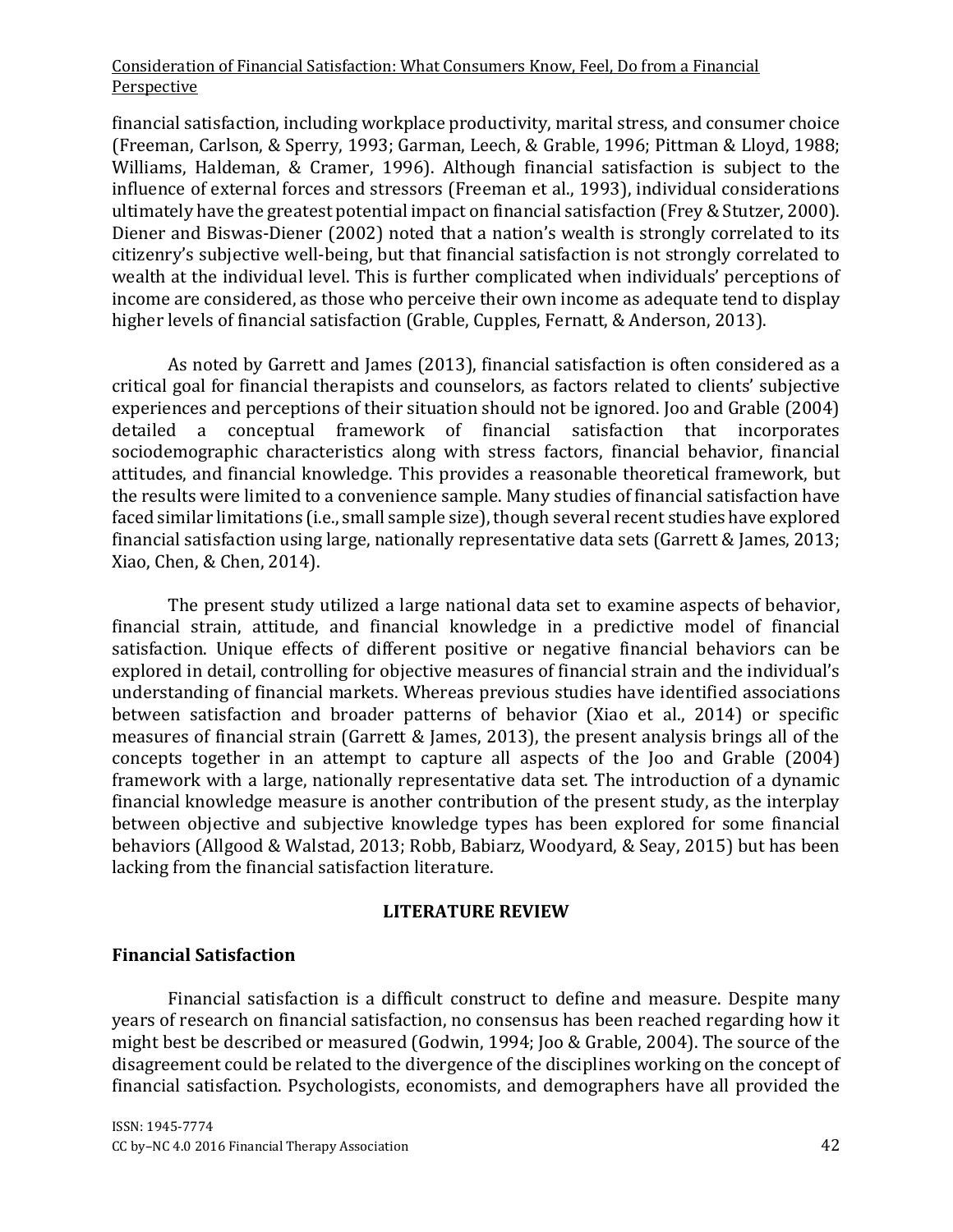field with productive and useful research. For the purposes of the present study, Zimmerman (1995) presented a definition that is both concise and effective, depicting financial satisfaction as satisfaction with one's current financial situation - individuals are the final arbitrators of their own financial satisfaction level. This definition incorporates the subjective nature of the construct and has been used in previous studies (Joo & Grable, 2004).

Financial satisfaction and well-being measures include both single-(e.g., Danes, 1998; Porter & Garman, 1993) and multiple-item measures (e.g., Draughn, LeBoeuf, Wozniak, Lawrence, & Welch, 1994; Hira & Mugenda, 1998; Leach, Hayhoe, & Turner, 1999). Valid and reliable findings have been established with each type of measure (see Joo & Grable, 2004 for a comprehensive review of these measures). The use of single-item measures of wellbeing and overall life quality is quite common in the literature, and particularly common for large, nationally representative surveys that cover a broad range of information (Mitchell & Helson, 1990). However, using a global measure of satisfaction presents a potential weakness, as it is possible that there are multiple dimensions (or aspects) of financial satisfaction. If financial satisfaction consists of multiple facets, then a single-item measure would be limited in its application. Though a single-item measure limits our ability to run rigorous tests of validity, prior research has demonstrated many examples where singleitem measures perform as well as measures consisting of multiple items (Zimmerman et al., 2006).

Demographic factors that have been proposed as determinants of financial satisfaction include age, income, gender, educational attainment, ethnicity, and marital status. Using path analysis, Joo and Grable (2004) found that other than education level, income, number of dependents, and demographic factors (e.g., age, gender, ethnicity, and marital status) were not significant contributors to financial satisfaction when the model includes non-demographic variables such as attitudes, knowledge, and behavioral considerations. This contradicted earlier studies where factors, such as age and marital status, were noted as significant predictors of financial satisfaction (Hong & Swanson, 1995; Sumarwan & Hira, 1993). The inclusion of knowledge, as well as behavioral and attitudinal factors, seems to diminish the role that demographic factors (other than income) play in individual financial satisfaction (Hira & Mugenda, 1999).

## **Financial Knowledge and Sophistication**

Financial knowledge, often referred to as financial literacy, is a focus item from an education, research, and policy perspective (Hilgert, Hogarth, & Beverly, 2003). Research has noted consistent associations between knowledge and behavior within the financial realm (Babiarz & Robb, 2014; Hilgert et al., 2003; Lusardi & Mitchell, 2007; Robb, 2011; Robb & Woodyard, 2011; Xiao, Tang, Serido, & Shim, 2011). The general assumption underlying financial literacy education is that improved knowledge of financial matters leads to better financial outcomes or behaviors. This, in turn, is assumed to result in greater financial satisfaction. However, this may not necessarily hold for all cases. Mugenda, Hira, and Fanslow (1990) found a negative relationship between objective financial knowledge and financial satisfaction. They concluded that more knowledge could result in a more rigorous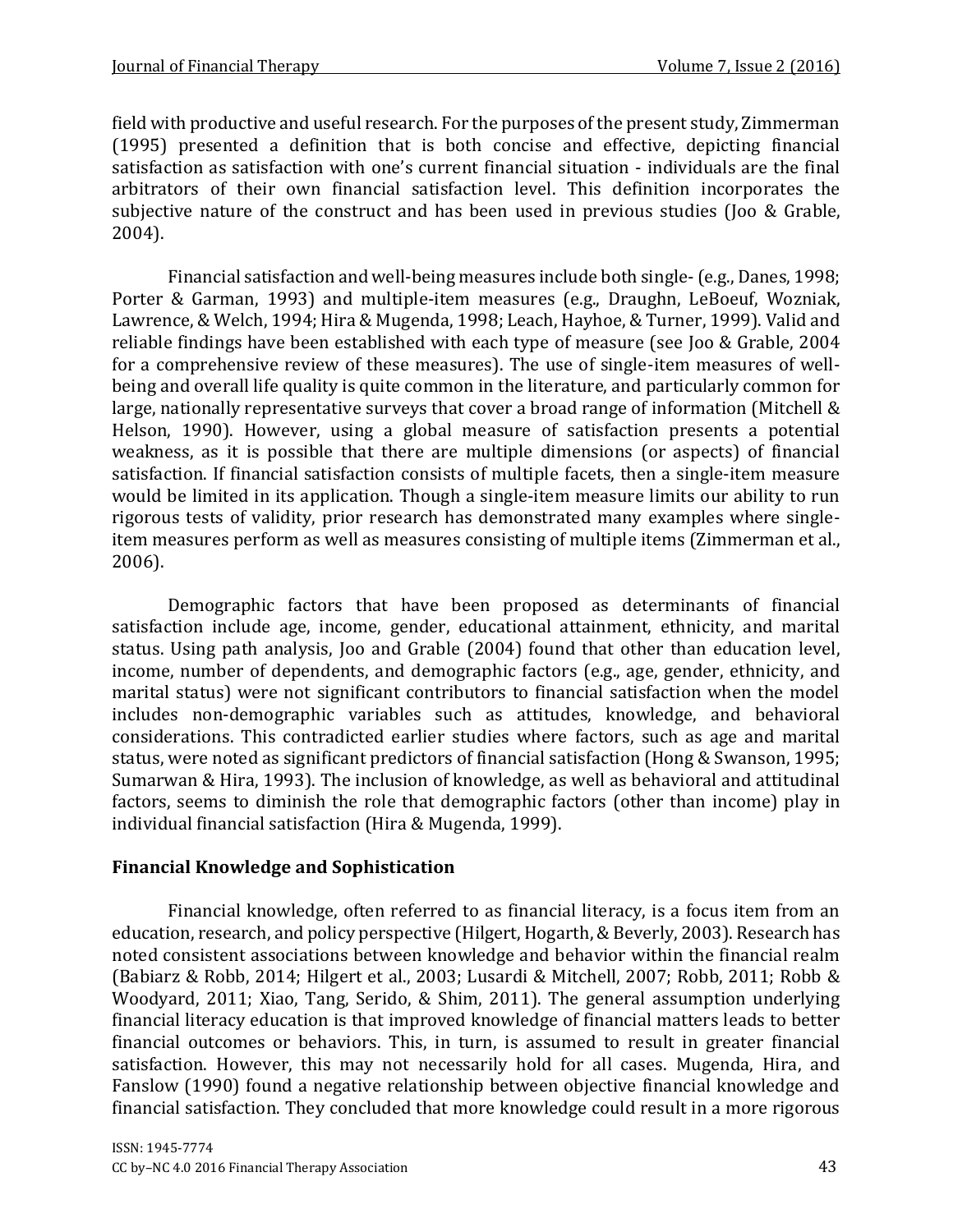or realistic assessment of financial status, including negative factors that impact perceptions of financial status. For example, individuals with high levels of objective knowledge may give strong negative weight to one factor, such as a large amount of student loan debt, when selfassessing financial satisfaction. Conversely, an individual with a low level of objective financial knowledge may have high credit card balances or a mortgage that should be refinanced, but his or her cash flow level masks the long-term implications of these issues, so a high level of financial satisfaction is self-reported.

Recent studies distinguished between two distinct methods of financial knowledge measurement: (a) objective financial knowledge (i.e., whether respondents can objectively answer questions about financial markets and instruments correctly) and (b) subjective financial knowledge (i.e., their self-perceived knowledge and confidence) (Joo & Grable, 2004; Robb & Woodyard, 2011; Xiao et al., 2011). Research suggested that both types of knowledge have a significant impact on satisfaction and behavior (Robb & Woodyard, 2011; Xiao et al., 2011; 2014). Joo and Grable (2004) introduced a measure of subjective financial knowledge and noted a positive association (both in terms of direct and indirect effects) between the subjective measure and financial satisfaction. Whereas objective financial knowledge received more attention in the past, research has indicated that subjective, or self-assessed, financial knowledge may have a more significant impact on personal actions and financial satisfaction, or well-being (Robb & Woodyard, 2011; Xiao et al., 2011). These findings suggest that one's perception of one's own financial knowledge is a stronger predictor of financial satisfaction than specific knowledge of market mechanisms, inflation, and diversification. However, it is important to consider that individuals do not always accurately assess their own financial knowledge (Courchane & Zorn, 2005). Evidence from behavioral finance suggests that people often suffer from the dual illusions of knowledge and control, and put greater stock in their knowledge and abilities than is warranted (Baker & Nofsinger, 2002; Gross et al., 2011). Aspects of inaccurate knowledge assessment can be explored by incorporating a combined measure of objective and subjective knowledge (Allgood & Walstad, 2013; Robb et al., 2015). In effect, individuals can be divided into one of four mutually exclusive categories based on their subjective knowledge relative to their objective knowledge (e.g., high objective score and low subjective score, or high objective score and high subjective score). This may be viewed as a measure of financial sophistication, as it not only assesses objective financial knowledge, but also the accuracy of individuals' self-assessments of that knowledge.

## **Financial Behavior**

Financial behaviors and financial knowledge are positively related based on the available research (Babiarz & Robb, 2014; Borden, Lee, Serido, & Collins, 2008; Chen & Volpe, 1998; Robb, 2011; Robb & Sharpe, 2009; Robb & Woodyard, 2011). Further evidence has suggested that financial satisfaction is associated with engaging in more positive financial behaviors in a predictive model of behavior (Robb & Woodyard, 2011). These behaviors included savings, risk management, cash flow management, and long-term planning. Studies dealing with college students positively related financial knowledge to hypothetical financial decisions (Chen & Volpe, 1998) and behavioral intentions (Borden et al., 2008). Robb and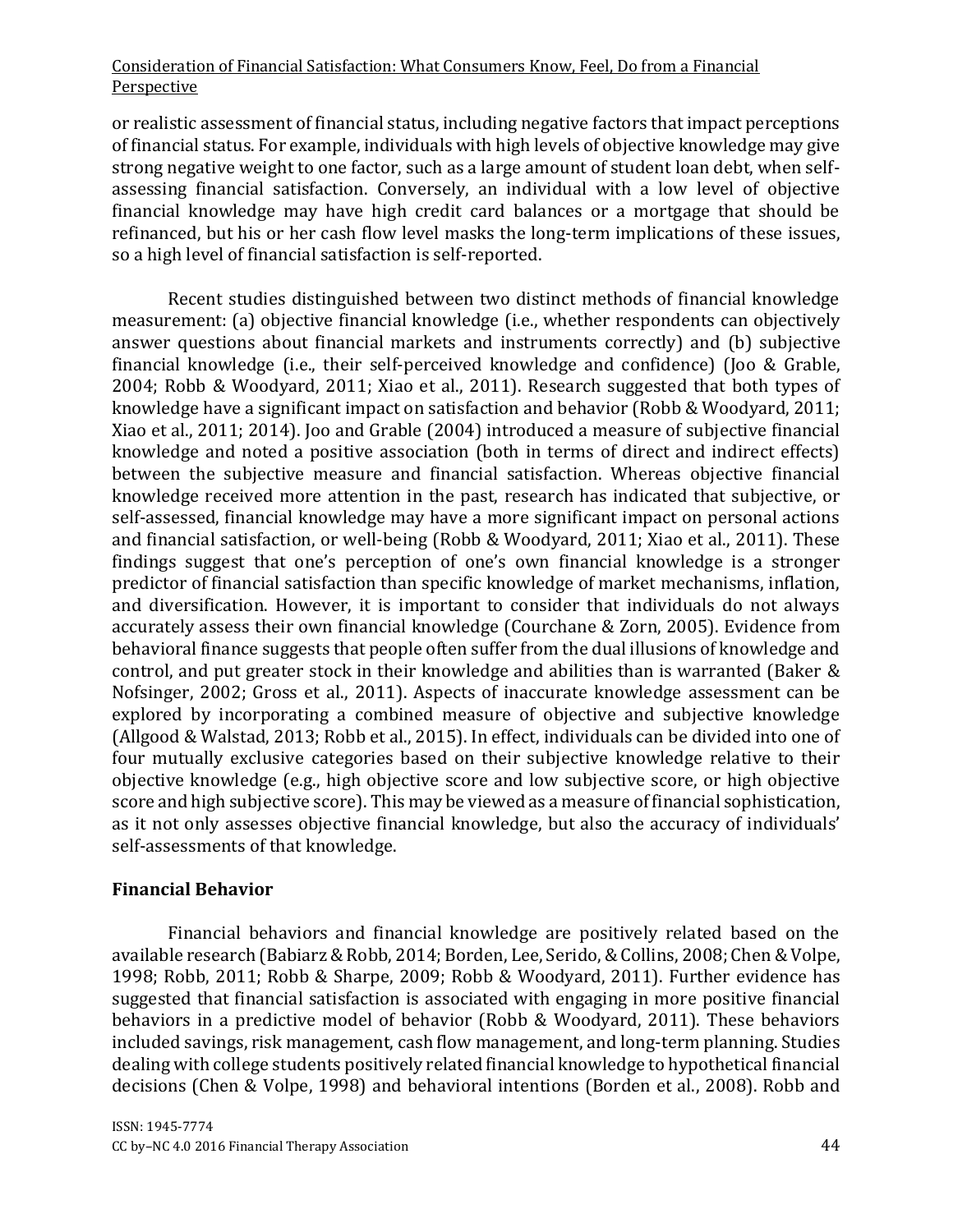Sharpe (2009) and Robb (2011) offered conflicting information about the linkages between knowledge and behavior within this age group that may indicate that behavior is largely independent of objective financial knowledge.

Credit usage behavior and financial satisfaction were linked in a study that found credit practices to be as much an influence on financial satisfaction as demographic factors, including income, home value, and savings (Lown & Ju, 1992). Other demographic factors that are linked to financial behavior include gender (Hayhoe, Leach, Turner, Bruin, & Lawrence, 2000), life-cycle stage (Hira & Mugenda, 1998), educational attainment, race/ethnicity, and number of dependents (Joo & Grable, 2004). Xiao et al. (2014) provided a more comprehensive analysis of the connections between behavior and financial satisfaction, noting that desirable financial behaviors appeared to be associated with greater satisfaction, whereas risky financial behaviors were associated with lower levels of financial satisfaction when controlling for knowledge and other demographics.

## **Financial Strain**

A number of studies have explored the concept of financial strain or stress, often with an emphasis on financial ratios (Baek & DeVaney, 2004; DeVaney & Lytton, 1995; Garrett & James, 2013; Lyons & Yilmazer, 2005). Financial ratios provide a snapshot of a household's financial position with regard to debts, liquidity, and other critical aspects, and reasonably can be considered in the context of financial satisfaction. A number of studies have effectively identified ratios that are considered problematic (Kim & Lyons, 2008). Garrett and James (2013) utilize solvency, liquidity, and investment asset ratios in an attempt to objectively measure financial strain as a means of explaining financial satisfaction. Results were supportive of the hypothesized direct association between financial strain and financial satisfaction (Garrett & James, 2013). Other studies have provided evidence of linkages between financial strain and satisfaction using less comprehensive measures, including foreclosure, legal problems, bankruptcy, and excessive consumer debt (Freeman et al., 1993; Joo, 1998).

## **Financial Attitudes**

Earlier studies of consumer financial satisfaction considered the role of financial attitudes, often measured as subjective assessments of overall financial management and standing (Joo, 1998; Porter & Garman, 1993). These types of variables were absent from the present survey data, although Joo and Grable (2004) posited that risk tolerance may be an important attitude in a predictive model of financial satisfaction. In theory, behavioral differences that result from different levels of risk tolerance could influence financial outcomes, ultimately impacting satisfaction. This line of reasoning is supported by research (Woon-Young & Hanna, 2004), though there are not many studies that have explored this issue specifically.

## **The Present Study**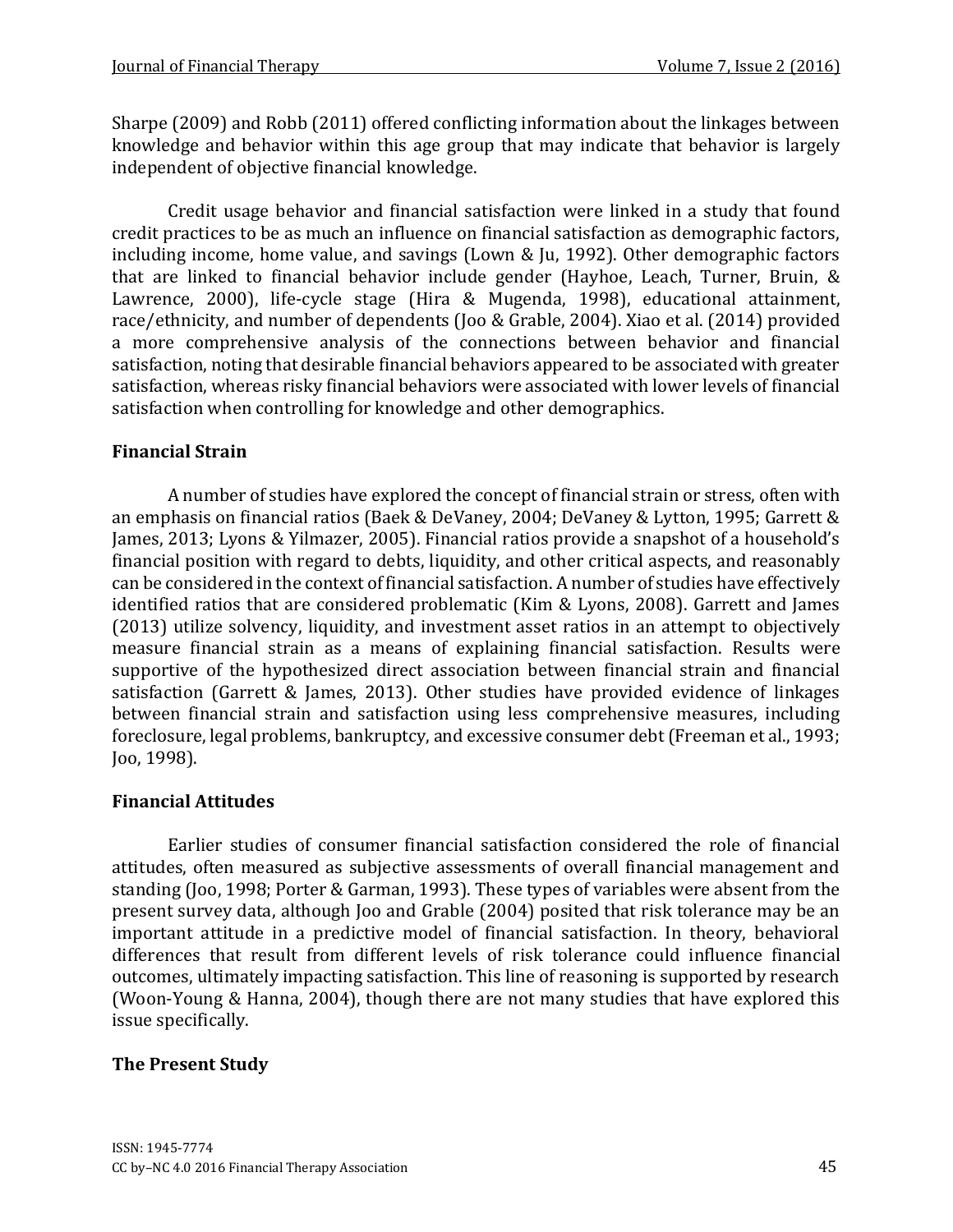Based on the theoretical framework outlined by Joo and Grable (2004), the present study explored financial satisfaction in the context of financial sophistication, financial behavior, financial strain, risk tolerance, and general financial status (Figure 1). The previous literature has provided evidence that certain demographic factors (Hayhoe et al., 2000; Hira & Mugenda, 1998; Joo & Grable, 2004; Xiao et al., 2014), measures of financial status and strain (Joo & Grable, 2004), risk tolerance (Woon-Young & Hanna, 2004), financial behaviors (Robb & Woodyard, 2011) and financial knowledge (Allgood & Walstad, 2013; Robb et al., 2015) are germane to financial satisfaction. To date, researchers have not explored such a comprehensive model of financial satisfaction using a large, nationally representative data set. We hypothesized that greater levels of financial sophistication, defined as accurate selfassessments of financial knowledge, and higher risk tolerance are associated with higher levels of financial satisfaction. We also hypothesized that individuals who reported engaging in more responsible financial behavior, ceteris paribus, would report higher levels of satisfaction, whereas those facing greater levels of financial strain were assumed to report lower levels of satisfaction.



*Figure 1. Theoretical determinants of financial satisfaction. Adapted from Joo & Grable (2004).*

## **METHODOLOGY**

The Financial Industry Regulatory Authority (FINRA) is a non-governmental agency that is the largest self-regulator of member financial brokerage firms and exchange markets in the United States. It was formed in 1987 from the former National Association of Securities Dealers (NASD) and some regulatory functions formerly under the direction of the New York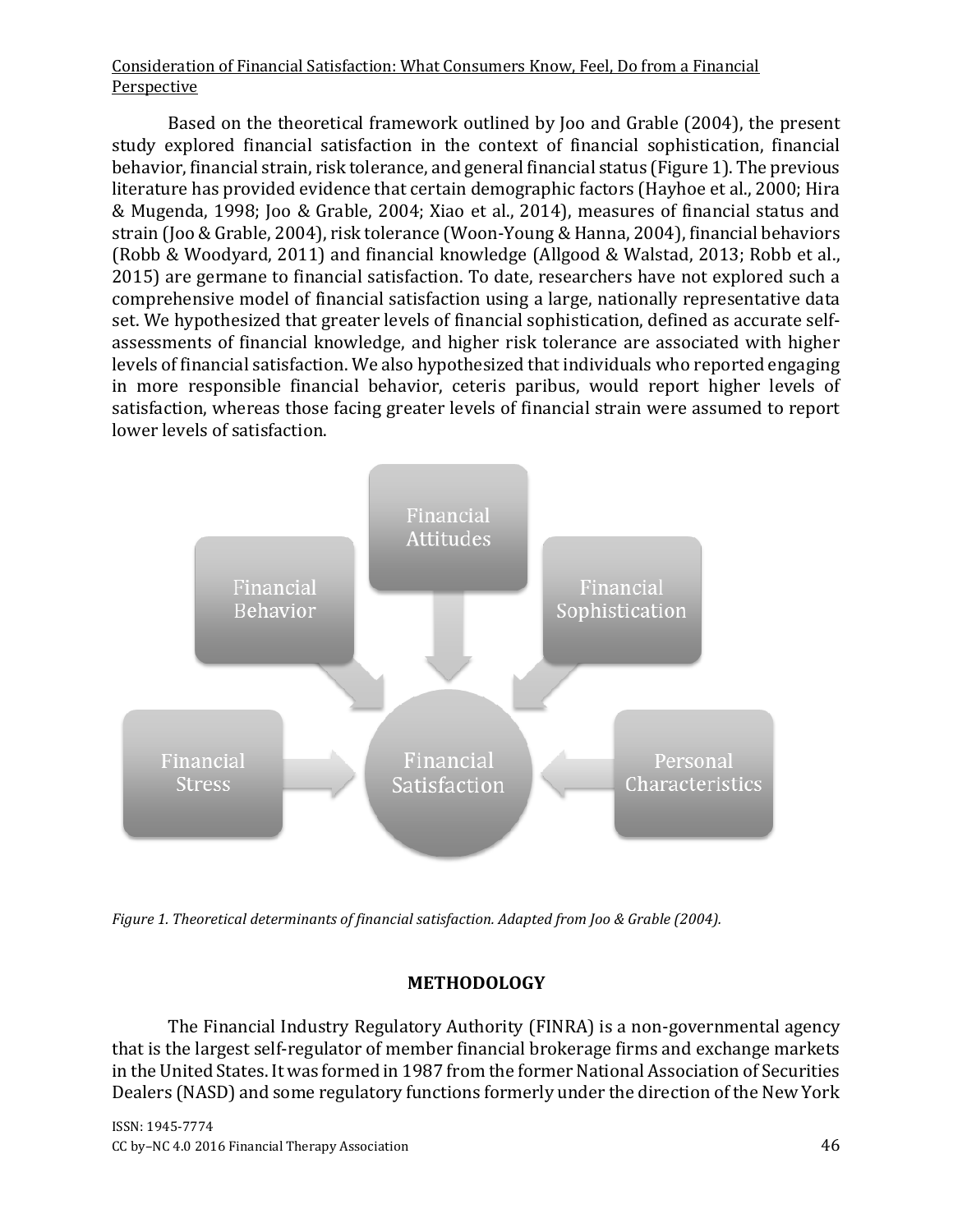Stock Exchange (NYSE). The FINRA Investor Education Foundation, or FINRA Foundation, exists to provide education to underserved populations regarding the skills, knowledge, and tools required to achieve financial literacy. In 2009, the FINRA Foundation, in conjunction with the U.S. Department of the Treasury, conducted the first National Financial Capability Study in order assess Americans' ability in dealing with four key components of financial competence. These components are:(a) making ends meet, (b) planning ahead, (c) managing financial products, and (d) financial knowledge and decision-making.

Subsequent to the release of the National Survey in December 2009 and the military survey in October 2010, the state-by-state survey was released in December 2010. The survey was repeated in 2012 and released in May 2013. The newest data were used for this research. With more than 25,000 data points, this survey represents a unique opportunity to study the financial capability of the American public. More information about the National Financial Capability Survey can be found at www.finrafoundation.com. The present analysis examined the relationship between financial satisfaction and possible predictors, namely demographic characteristics, financial status, financial behaviors, financial strain, and financial knowledge, using data from the NFCS. Financial satisfaction was the dependent variable and a series of multiple regression analyses were performed.

## **Measures**

**Financial satisfaction.** The FINRA survey included one question measuring financial satisfaction, stated, "overall, thinking of your assets, debts and savings, how satisfied are you with your current personal financial condition?" Responses ranged from 1 to 10, with higher numbers indicating greater degrees of financial satisfaction.

**Demographic measures.** Demographic variables used for the study were gender (Male or Female), race/ethnicity (White or Non-White), age (18-24, 25-34, 35-44, 45-54, 55- 64, 65 and over), number of dependent children in the household (None, One or more), income (8 banded levels ranging from less than \$15,000 to more than \$150,000), marital status (Married, Separated, Divorced, Widowed, Single), and educational attainment (High school/Graduate/Equivalent, Some college, College graduate/Post graduate degree). In addition, the survey provided some basic details associated with individuals' financial status. Variables included were investment account ownership, utilization of an employer retirement account, and home ownership. These were coded either Yes or No. Unfortunately, the survey data lacked detail with regard to the relative valuation of these assets, but on their face these variables should provide some useful information with regard to what financial assets and resources individuals possess or to which they have access.

**Financial behaviors.** Financial behaviors, both positive and negative, were measured by a series of variables meant to indicate proactive consumer behavior. On the positive side, these included having an emergency fund to cover three months' worth of expenses, having planned for retirement, obtaining a copy of a credit report in the past 12 months, paying off credit card balances monthly, having a retirement account outside the workplace, and having health insurance. Negative behaviors were overdrawing a checking account and not paying off credit cards regularly.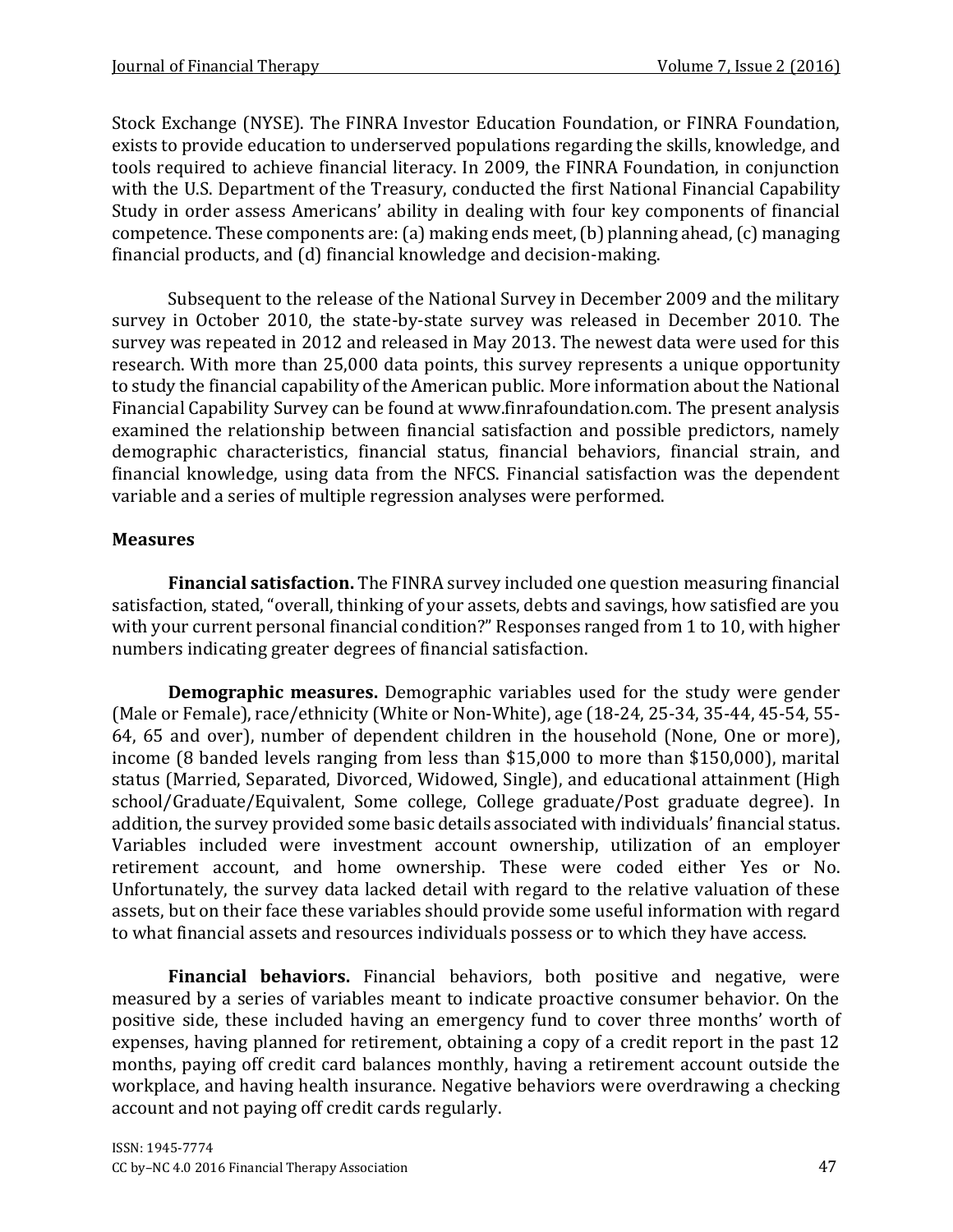**Financial Strain.** Previous studies examined financial satisfaction in the context of financial strain through analysis of financial ratios. Whereas information on debt-to-income and solvency are powerful tools for assessing strain, the present data do not provide sufficient information for construction of financial ratios. However, the NFCS included several questions that can be utilized as both objective and subjective measures of financial strain. Objectively, respondents were asked if they had experienced a large, unexpected decrease in income during the prior year, whether they have difficulty meeting their expenses on a monthly basis, and whether they have had to take a hardship withdrawal from a retirement account. All of these behaviors are indicative of financial hardship, at least in the short run, and might reasonably be considered to have some association with individuals' satisfaction scores.

More subjective measures asked individuals the extent to which they agree with the statement, "I have too much debt right now" (responses scored on a Likert-type scale from 1-7) or to gauge their level of confidence in being able to come up with \$2,000 if an unexpected need arose within the next month. The latter question has been utilized as a measure of financial fragility (Lusardi, Schneider, & Tufano, 2011), as consumers who are not confident in their ability to come up with the money in 30 days should be classified as financially fragile, or vulnerable to minor financial set-backs. Respondents from the survey self-identified as being (a) certain they could come up with the money (39.3%), (b) probably able to come up with the money (22.4%), (c) probably not able to come up with the money (14.5%), or (d) certain they could not come up with the money (23.8%). For the present analysis, respondents who were in the latter two categories were classified as fragile, with the former categories being classified as not fragile.

**Subjective financial knowledge.** Subjective financial knowledge was a critical component of the financial sophistication measure used in the analysis (see below), and was measured using the answer to a single survey question. Respondents assessed their own financial knowledge on a scale from 1 to 7 (1 meaning very low, and 7 meaning very high).

**Objective financial knowledge.** The FINRA Financial Capability Survey asked five questions relating to financial knowledge, and along the subjective measure, the objective knowledge questions were utilized in the development of the financial sophistication measure (see below). Lusardi and Mitchell developed three of the questions for the 2004 wave of the Health and Retirement Survey, and those questions have been used in many subsequent studies (Lusardi, Mitchell, & Curto, 2010). The five questions asked were:

- Compound Interest: Suppose you had \$100 in a savings account and the interest rate was 2% per year. After 5 years, how much do you think you would have in the account if you left the money to grow?
- Inflation: Imagine that the interest rate on your savings account was 1% per year, and inflation was 2% per year. After 1 year, how much would you be able to buy with the money in this account?
- Bond Pricing: If interest rates rise, what will typically happen to bond prices?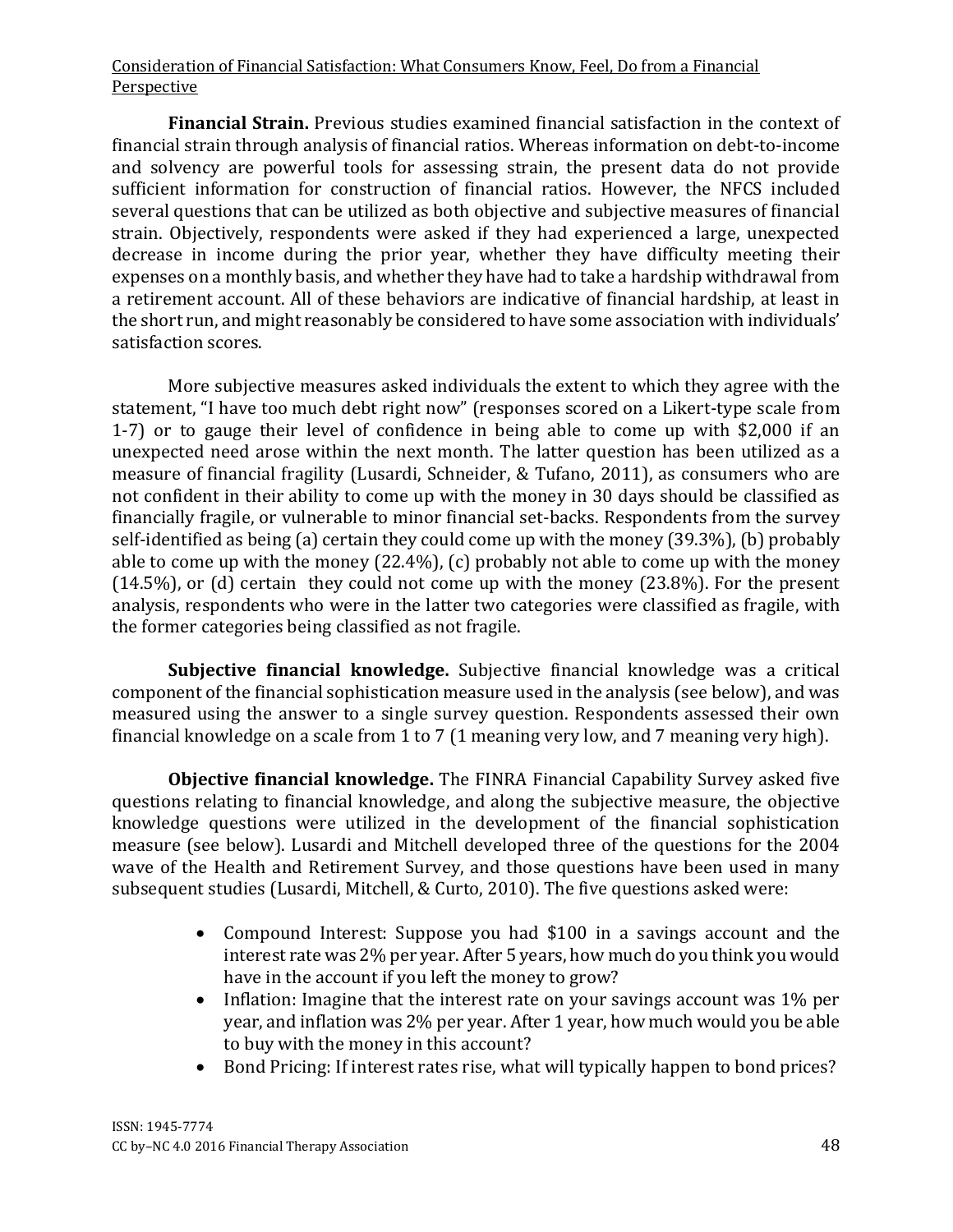- Mortgages: A 15-year mortgage typically requires higher monthly payments than a 30-year mortgage, but the total interest paid over the life of the loan will be less.
- Diversification: Buying a single company's stock usually provides a safer return than a stock mutual fund.

For the present analysis, the researchers developed an additive scale using a respondent's answers to the five financial knowledge questions, and potential response values ranged from 0 to 5. The Cronbach's alpha measure for the additive scale was 0.617.

**Financial Sophistication.** Based on scores from the objective and subjective financial knowledge measures, individuals were coded into one of four mutually exclusive financial sophistication levels. Following earlier work by Allgood and Walstad (2013), individuals were divided into classifications of high or low financial literacy for both the objective and subjective measures. Those scoring higher than the sample median score were classified as high, whereas those at or below the median were classified as low. For the present sample, the median score on the measure of financial knowledge was 3, whereas the median value for subjective knowledge was 5. When combined, these measures allow for respondents to be grouped into one of the following dummy categories: (a) high objectivehigh subjective, (b) high objective-low subjective, (c) low objective-high subjective, and (d) low objective-low subjective.

**Risk Tolerance.** The NFCS survey included a single-item measure of financial risk tolerance. Specifically, respondents were asked, "When thinking of your financial investments, how willing are you to take risks?" Responses were scored on a 10-point scale, where 1 meant "Not at all willing" and 10 meant "Very willing".

## **RESULTS**

## **Sample Characteristics**

Researchers initially analyzed the data to eliminate any observations that had missing or inappropriate values for the dependent and independent variables. The final analysis included 19,557 respondents. In addition to the scales described above, the analysis included standard demographic variables such as age, education level, household income, gender, marital status, and race/ethnicity. The demographic and summary results in Table 1 reflect only those observations used in the analysis.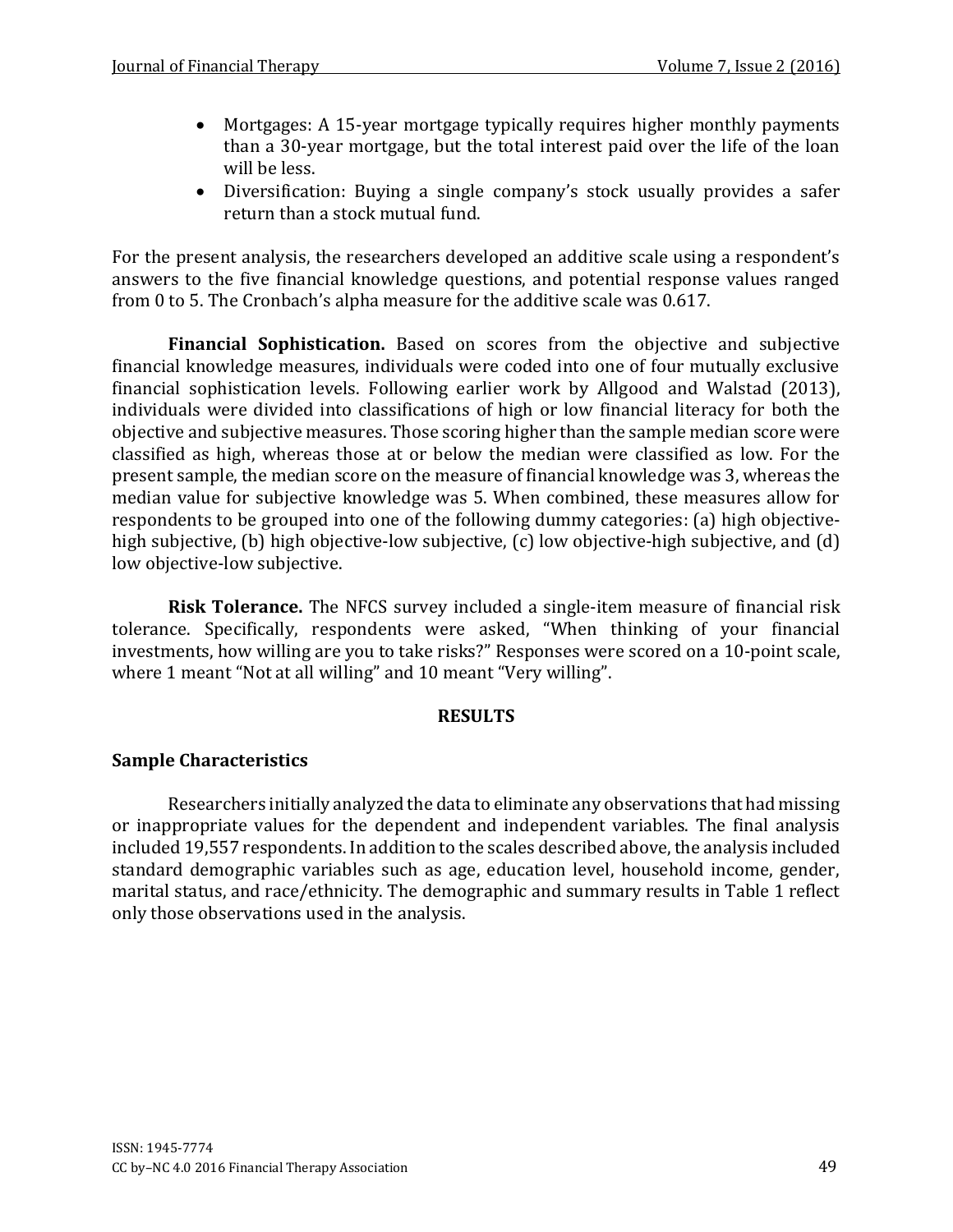#### Table 1

## *Sample Demographics (n = 19,557)*

| (St. Dev.)<br>Male<br>Gender<br>46.6<br>53.4<br>Female<br>8.1<br>18-24<br>Age<br>25-34<br>16.3<br>35-44<br>17.0<br>20.9<br>45-54<br>55-64<br>20.0<br>65 and over<br>17.7<br>Education<br>High school graduate/Equivalent<br>29.5<br>33.6<br>Some college<br>36.9<br>College graduate or Post |
|----------------------------------------------------------------------------------------------------------------------------------------------------------------------------------------------------------------------------------------------------------------------------------------------|
|                                                                                                                                                                                                                                                                                              |
|                                                                                                                                                                                                                                                                                              |
|                                                                                                                                                                                                                                                                                              |
|                                                                                                                                                                                                                                                                                              |
|                                                                                                                                                                                                                                                                                              |
|                                                                                                                                                                                                                                                                                              |
|                                                                                                                                                                                                                                                                                              |
|                                                                                                                                                                                                                                                                                              |
|                                                                                                                                                                                                                                                                                              |
|                                                                                                                                                                                                                                                                                              |
|                                                                                                                                                                                                                                                                                              |
| Income<br>Less than \$15,000<br>11.1                                                                                                                                                                                                                                                         |
| 10.6<br>\$15,000 to \$25,000                                                                                                                                                                                                                                                                 |
| \$25,000 to \$35,000<br>10.7                                                                                                                                                                                                                                                                 |
| \$35,000 to \$50,000<br>14.7                                                                                                                                                                                                                                                                 |
| \$50,000 to \$75,000<br>19.8                                                                                                                                                                                                                                                                 |
| 12.9<br>\$75,000 to \$100,000                                                                                                                                                                                                                                                                |
| \$100,000 to \$150,000<br>12.6                                                                                                                                                                                                                                                               |
| 7.6<br>More than \$150,000                                                                                                                                                                                                                                                                   |
| Dependent Child<br>None<br>60.9                                                                                                                                                                                                                                                              |
| One or More<br>39.1                                                                                                                                                                                                                                                                          |
|                                                                                                                                                                                                                                                                                              |
| <b>Marital Status</b><br>Married<br>57.9                                                                                                                                                                                                                                                     |
| Separated<br>1.8                                                                                                                                                                                                                                                                             |
| Divorced<br>11.9                                                                                                                                                                                                                                                                             |
| Widowed<br>3.9                                                                                                                                                                                                                                                                               |
| Single<br>24.3                                                                                                                                                                                                                                                                               |
| White<br>Race/Ethnicity<br>75.1                                                                                                                                                                                                                                                              |
| Non-white<br>24.9                                                                                                                                                                                                                                                                            |
| Retirement Account<br>59.4<br>Yes                                                                                                                                                                                                                                                            |
| 40.6<br>No                                                                                                                                                                                                                                                                                   |
| Other Investments<br>39.2<br>Yes                                                                                                                                                                                                                                                             |
| No<br>60.8                                                                                                                                                                                                                                                                                   |
| Own Home<br>64.5<br>Yes                                                                                                                                                                                                                                                                      |
| 35.5<br>No                                                                                                                                                                                                                                                                                   |
| 45.2<br><b>Emergency Fund</b><br>Yes<br>54.8<br>No                                                                                                                                                                                                                                           |
|                                                                                                                                                                                                                                                                                              |
| Overdraw Account<br>19.4<br>Yes<br>80.6<br>No                                                                                                                                                                                                                                                |
| Plan for Retirement<br>47.8<br>Yes                                                                                                                                                                                                                                                           |
| 52.2<br>No                                                                                                                                                                                                                                                                                   |
| 43.4<br><b>Check Credit Report</b><br>Yes                                                                                                                                                                                                                                                    |
| 56.6<br>No                                                                                                                                                                                                                                                                                   |
| Credit Card<br>39.4<br>Always Payoff                                                                                                                                                                                                                                                         |
| 38.3<br>Use/Ownership<br>Revolve a Balance                                                                                                                                                                                                                                                   |
| No Card<br>22.3                                                                                                                                                                                                                                                                              |

ISSN: 1945-7774 CC by–NC 4.0 2016 Financial Therapy Association 50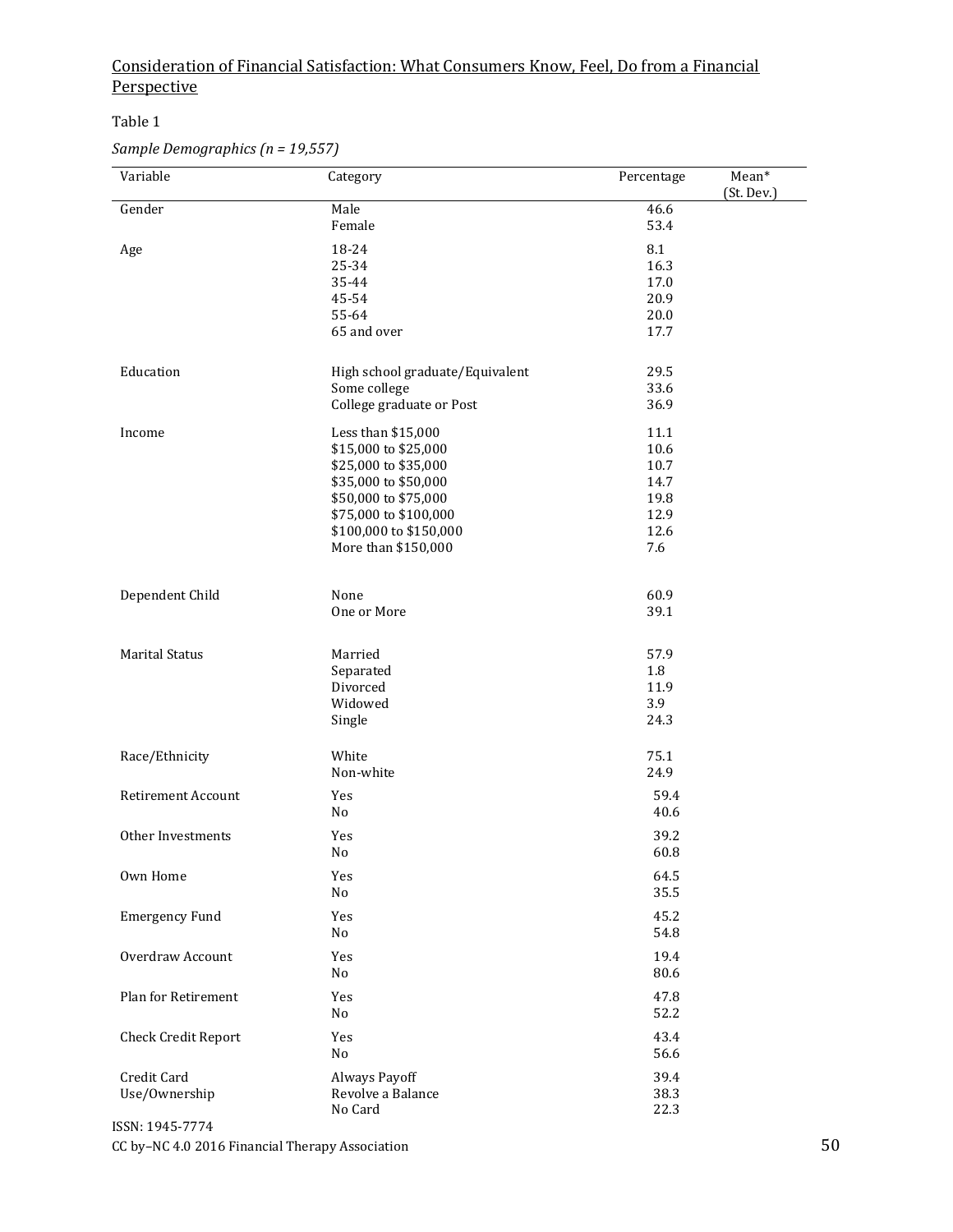| Other Retirement<br>Account      | Yes<br>No                                                                                                                        | 34.5<br>65.5                 |             |
|----------------------------------|----------------------------------------------------------------------------------------------------------------------------------|------------------------------|-------------|
| Reg. Contribute to<br>Retirement | Yes<br>No                                                                                                                        | 34.8<br>65.2                 |             |
| Health Insurance                 | Yes<br>N <sub>o</sub>                                                                                                            | 82.7<br>17.3                 |             |
| <b>Financial Fragility</b>       | Fragile<br>Not Fragile                                                                                                           | 36.4<br>63.6                 |             |
| <b>Difficulty Paying Bills</b>   | Yes<br>No                                                                                                                        | 55.2<br>44.8                 |             |
| Hardship Withdrawal              | Yes<br>No                                                                                                                        | 3.7<br>96.3                  |             |
| <b>Financial Shock</b>           | Yes<br>N <sub>o</sub>                                                                                                            | 28.3<br>71.7                 |             |
| <b>Financial Satisfaction</b>    | Scale (1-10)                                                                                                                     |                              | 5.23 (2.82) |
| Too Much Debt                    | Scale (1-7)                                                                                                                      |                              | 3.93(2.27)  |
| <b>Risk Tolerance</b>            | Scale (1-10)                                                                                                                     |                              | 4.81(2.63)  |
| Objective Knowledge              | Scale (0-5)                                                                                                                      |                              | 3.23(1.36)  |
| Subjective Knowledge             | Scale (1-7)                                                                                                                      |                              | 5.24(1.23)  |
| Financial<br>Sophistication      | High Objective-High Subjective<br>High Objective-Low Subjective<br>Low Objective-High Subjective<br>Low Objective-Low Subjective | 25.9<br>22.3<br>18.2<br>33.6 |             |

\*Means are provided for continuous predictor variables. All other variables are categorical variables.

## **Regression Analyses**

Initial analysis of the dependent variable indicated that the measure was roughly normally distributed ( $M = 5.23$ ,  $SD = 2.82$ ) with skewness and kurtosis falling within the acceptable ranges (skewness = -0.107, kurtosis = -1.187). Bivariate statistics were conducted for each of the independent variables, and results indicated that all of the independent variables were significantly related to financial satisfaction (p<.001). Correlation analysis indicated that while there were associations between the predictors included and financial satisfaction, no association exceeded the level of r = .55. In order to assess the overall impact of the different predictive factors hierarchical regression analysis was employed, starting with a baseline model of socioeconomic status and core demographic characteristics. Each subsequent model added an additional set of variables for the factors of financial behavior, financial strain and attitudes, and financial knowledge. Results of the four regression analyses are presented in Table 2.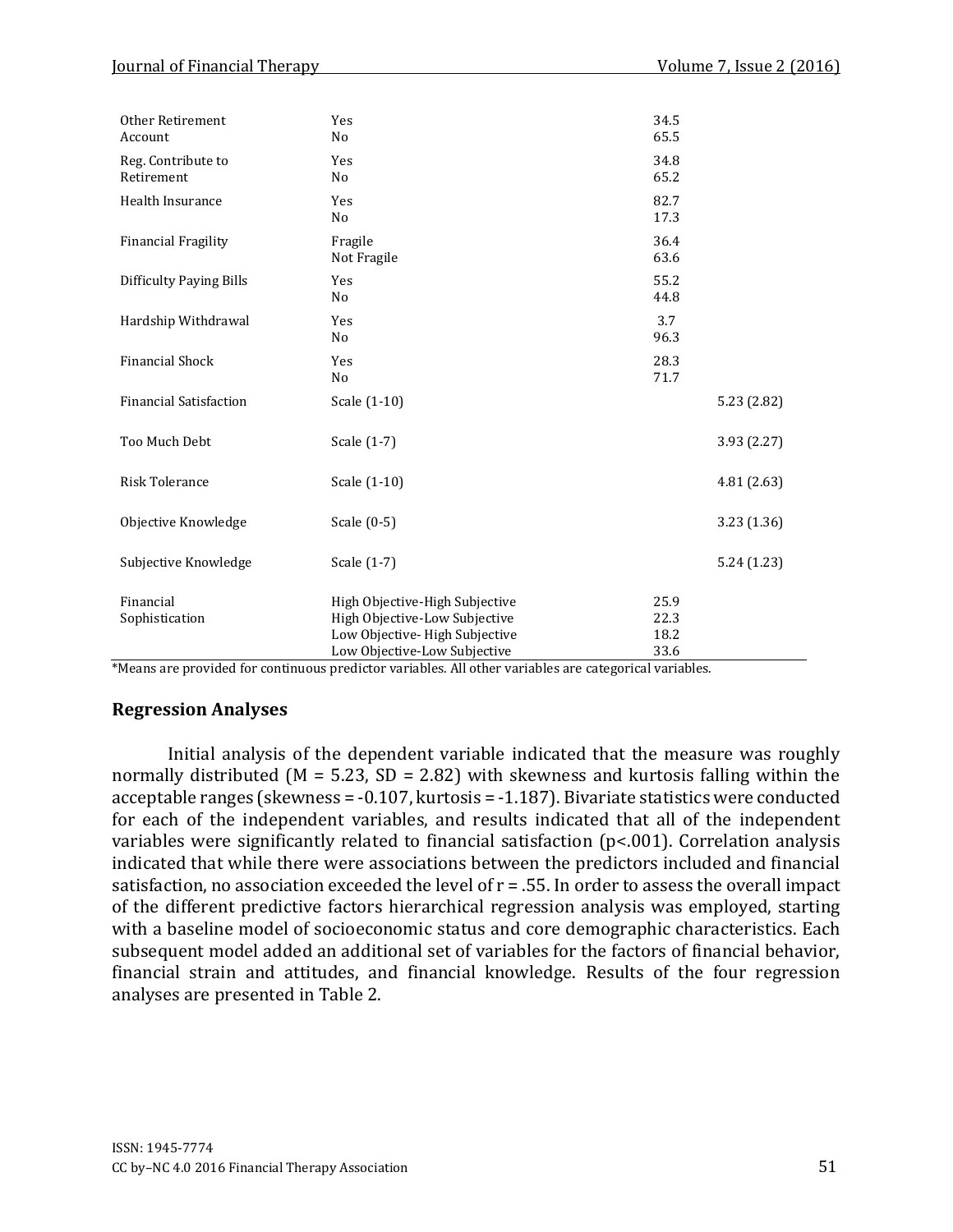Table 2

| Results of Ordinary Least Squares Regression with Financial Satisfaction as the Dependent Variable |
|----------------------------------------------------------------------------------------------------|
|----------------------------------------------------------------------------------------------------|

|                             | Model I              | Model II                          | Model III            | Model IV             |
|-----------------------------|----------------------|-----------------------------------|----------------------|----------------------|
| Variable                    | Estimate (Std. Err.) | Estimate (Std. Err.)              | Estimate (Std. Err.) | Estimate (Std. Err.) |
| Intercept                   | $4.03(0.08)$ ***     | $3.41(0.09)$ ***                  | $5.34(0.09)$ ***     | $5.18(0.09)$ ***     |
| Male                        | $0.26(0.03)$ ***     | $0.19(0.032)$ ***                 | $-0.05(0.03)$        | 0.01(0.03)           |
| White                       | $-0.14(0.04)$ ***    | $-0.16$ ((0.038)***               | $-0.10(0.03)$ **     | $-0.03(0.03)$        |
| Age (ref: 18-24)            |                      |                                   |                      |                      |
| 25-34                       | $-0.55(0.08)$ ***    | $-0.33(0.071)$ ***                | $-0.15$ ( $(0.06)*$  | $-0.16(0.06)*$       |
| 35-44                       | $-1.17(0.08)$ ***    | $-0.79(0.073)$ ***                | $-0.56(0.07)$ ***    | $-0.53(0.07)$ ***    |
| 45-54                       | $-1.32(0.08)$ ***    | $-0.96(0.072)$ ***                | $-0.67(0.06)$ ***    | $-0.63(0.06)$ ***    |
| 55-64                       | $-1.04(0.08)$ ***    | $-0.86(0.075)$ ***                | $-0.57(0.07)$ ***    | $-0.55(0.07)$ ***    |
| $65+$                       | $-0.32(0.09)$ ***    | $-0.50(0.081)$ ***                | $-0.29(0.07)$ ***    | $-0.29(0.07)$ ***    |
| Dependent Child             | $-0.41(0.04)$ ***    | $-0.17(0.038)$ ***                | $-0.05(0.03)$        | $-0.07(0.03)*$       |
| Income                      |                      |                                   |                      |                      |
| (ref: Less than 15,000)     |                      |                                   |                      |                      |
| Between 15-24,999           | $0.25(0.07)$ ***     | $0.21(0.07)$ ***                  | $0.14(0.06)*$        | 0.13(0.06)           |
| Between 25-34,999           | $0.62$ $(0.08)$ ***  | $0.45(0.07)$ ***                  | $0.25(0.06)$ ***     | $0.26(0.06)$ ***     |
| Between 35-49,999           | $0.97(0.07)$ ***     | $0.69(0.07)$ ***                  | $0.35(0.06)$ ***     | $0.38(0.06)$ ***     |
| Between 50-74,999           | $1.28(0.07)$ ***     | $0.83(0.07)$ ***                  | $0.33(0.06)$ ***     | $0.37(0.06)$ ***     |
| Between 75-99,999           | $1.61(0.08)$ ***     | $0.98(0.08)$ ***                  | $0.35(0.07)$ ***     | $0.40(0.07)$ ***     |
| Between 100-149,999         | $1.99(0.09)$ ***     | $1.23(0.08)$ ***                  | $0.46(0.07)$ ***     | $0.53(0.07)$ ***     |
| 150,000+                    | $2.47(0.10)$ ***     | $1.52(0.09)$ ***                  | $0.66(0.08)$ ***     | $0.71(0.08)$ ***     |
| <b>Marital Status</b>       |                      |                                   |                      |                      |
| (ref: single)               |                      |                                   |                      |                      |
| Married                     | 0.04(0.05)           | $0.10(0.05)*$                     | $0.19(0.04)$ ***     | $0.19(0.04)$ ***     |
| Separated                   | $-0.02(0.14)$        | 0.15(0.12)                        | $0.22(0.11)*$        | 0.20(0.11)           |
| Divorced                    | $-0.09(0.07)$        | 0.01(0.06)                        | 0.02(0.05)           | 0.02(0.05)           |
| Widowed                     | $0.42(0.10)$ ***     | $0.41(0.09)$ ***                  | $0.41(0.08)$ ***     | $0.39(0.08)$ ***     |
| Education                   |                      |                                   |                      |                      |
| (ref: HS or less)           |                      |                                   |                      |                      |
| Some College                | $-0.14(0.04)$ ***    | $-0.18(0.04)$ ***                 | $-0.19(0.04)$ ***    | $-0.14(0.04)$ ***    |
| College or More             | 0.01(0.05)           | $-0.27(0.04)$ ***                 | $-0.25(0.04)$ ***    | $-0.16(0.04)$ **     |
| Retirement Account          | $0.21(0.04)$ ***     | 0.01(0.04)                        | $-0.04(0.04)$        | $-0.01(0.04)$        |
| Other Investments           | $1.26(0.04)$ ***     | $0.42(0.04)$ ***                  | $0.13(0.04)$ ***     | $0.13(0.04)$ ***     |
| Own Home                    | $0.72(0.04)$ ***     | $0.36(0.04)$ ***                  | $0.37(0.04)$ ***     | $0.33(0.04)$ ***     |
| <b>Emergency Fund</b>       | --                   | $1.65(0.04)$ ***                  | $0.86(0.04)$ ***     | $0.82(0.04)$ ***     |
| Overdraw Account            | --                   | $-0.51(0.04)$ ***                 | $-0.09(0.04)$ *      | $-0.10(0.04)$ *      |
| Plan for Retirement         | --                   | $0.15(0.04)$ ***                  | $0.12(0.03)$ ***     | $0.09(0.03)$ **      |
| <b>Check Credit Report</b>  | --                   | 0.03(0.03)                        | 0.05(0.03)           | 0.01(0.03)           |
| Credit Card Behavior        |                      |                                   |                      |                      |
| (ref: revolve a balance)    |                      |                                   |                      |                      |
| Pay off cards in full       | ۰.                   | $0.90(0.04)$ ***                  | $0.38(0.04)$ *       | $0.36(0.04)$ ***     |
| No credit card              | --                   | 0.01(0.05)                        | $-0.06(0.04)$        | $-0.07(0.04)$        |
| Other Retirement Acct       | --                   | $0.18(0.04)$ ***                  | 0.04(0.04)           | $0.08(0.04)$ **      |
| <b>Regularly Contribute</b> | --                   | $0.16(0.04)$ ***                  | 0.01(0.04)           | 0.02(0.04)           |
| Health Insurance            | --                   | $0.38(0.05)$ ***                  | $0.21~(0.04)$ ***    | $0.21(0.04)$ ***     |
| <b>Financially Fragile</b>  |                      |                                   | $-0.54(0.04)$ ***    | $-0.54(0.04)$ ***    |
| Difficult to Pay Bills      | --<br>--             | $\overline{\phantom{a}}$ .<br>$-$ | $-1.19(0.04)$ ***    | $-1.15(0.04)$ ***    |
| Hardship Withdrawal         | --                   | --                                | $0.58(0.08)$ ***     | $0.42(0.08)$ ***     |
| <b>Financial Shock</b>      | --                   | $-$                               | $-0.63(0.03)$ ***    | $-0.65(0.03)$ ***    |
| Too Much Debt               | --                   | $-$                               | $-0.20(0.01)$ ***    | $-0.19(0.01)$ ***    |
| <b>Risk Tolerance</b>       | --                   |                                   | $0.19(0.01)$ ***     | $0.18(0.01)$ ***     |
| Sophistication              |                      |                                   |                      |                      |
| (ref: low-low)              |                      |                                   |                      |                      |
| High Obj.-High Subj.        | --                   | --                                | --                   | 0.05(0.04)           |
| High Obj.-Low Subj.         | --                   |                                   |                      | $-0.33(0.04)$        |
| Low Obj.-High Subj.         | --                   |                                   | --                   | $0.71(0.04)$ ***     |
|                             |                      |                                   |                      |                      |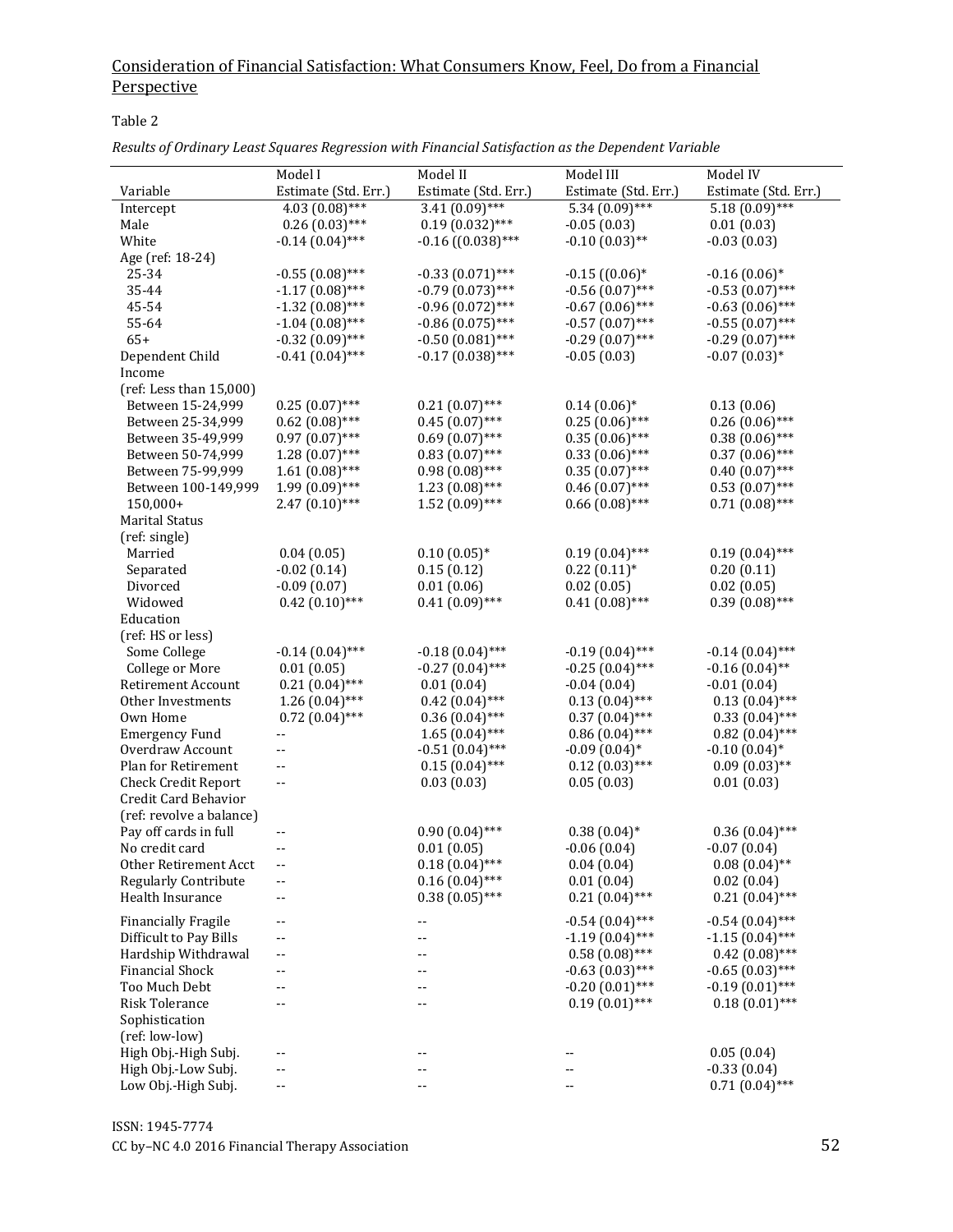| Journal of Financial Therapy     |      |      | <u>Volume 7, Issue 2 (2016)</u> |      |
|----------------------------------|------|------|---------------------------------|------|
|                                  |      |      |                                 |      |
| Adjusted R-square                | 0.27 | 0.39 | 0.51                            | 0.52 |
| * p < 05, ** p < 01, *** p < 001 |      |      |                                 |      |

Model I provided a baseline for the study. Model I was significant  $(F = 298, p < .0001)$ with each of the independent variables contributing to the predictive model of financial satisfaction. Roughly 26% of the variance was explained in the baseline model. This is consistent with previous analysis utilizing the 2009 NFCS data (Xiao et al., 2014). Being male was associated with higher financial satisfaction, as were the factors related to positive financial status (income level, owning a retirement account, having other investments, and owning a home). Being White or older were associated with lower levels of financial satisfaction, as was the presence of dependent children in the home. Individuals with some college were less satisfied than those with a high school degree or less, whereas widowed individuals reported higher satisfaction relative to single individuals.

For Model II, eight financial behaviors were introduced, and the model was significant  $(F = 389, p < .0001)$ . With the added behavioral variables, the model effectively explained 39.5% of the variance in financial satisfaction, indicating a change in  $\mathbb{R}^2$  of .135, which was significant (p<.0001). Effects from Model I were consistent, with the addition of significantly higher satisfaction among married persons (relative to single individuals), and lower levels of satisfaction among college educated individuals. Further, with the addition of the financial behaviors, retirement account ownership was no longer a significant predictor of financial satisfaction. All of the financial behaviors except for the obtainment of a credit report were significant predictors of financial satisfaction for Model II. Each of the positive behaviors was associated with greater financial satisfaction, whereas overdraft behavior was associated with lower levels of satisfaction.

Factors related to financial strain were included in Model III, and the results indicated that these factors were all significant predictors of financial satisfaction and that the model itself was significant ( $F = 523$ , < .0001). The inclusion of the measures related to financial strain resulted in a change in explained variance of .115 (p<.0001), with Model III explaining roughly 51% of the variance in financial satisfaction. Gender and the presence of dependent children were not significant as predictors of satisfaction when accounting for financial strain. Further, possession of some other retirement account and regular contributions to retirement were no longer significant from the available behaviors. Other effects were consistent with the prior model (II). All of the financial strain factors were associated with lower levels of financial satisfaction with the exception of taking a hardship withdrawal (positively associated with satisfaction). In addition to the measures of financial strain, the risk tolerance question was included in Model III, and this measure was positively associated with financial satisfaction.

The sophistication measure was added to generate Model IV, resulting in a final model that was significant ( $F = 503$ ,  $p < .0001$ ) that explained roughly 52% of the variance in financial satisfaction. The change in  $R^2$  explained of .01 was significant (p<.001). Race was no longer a significant predictor of financial satisfaction once sophistication was incorporated into the model, though the remainder of the variables were consistent with the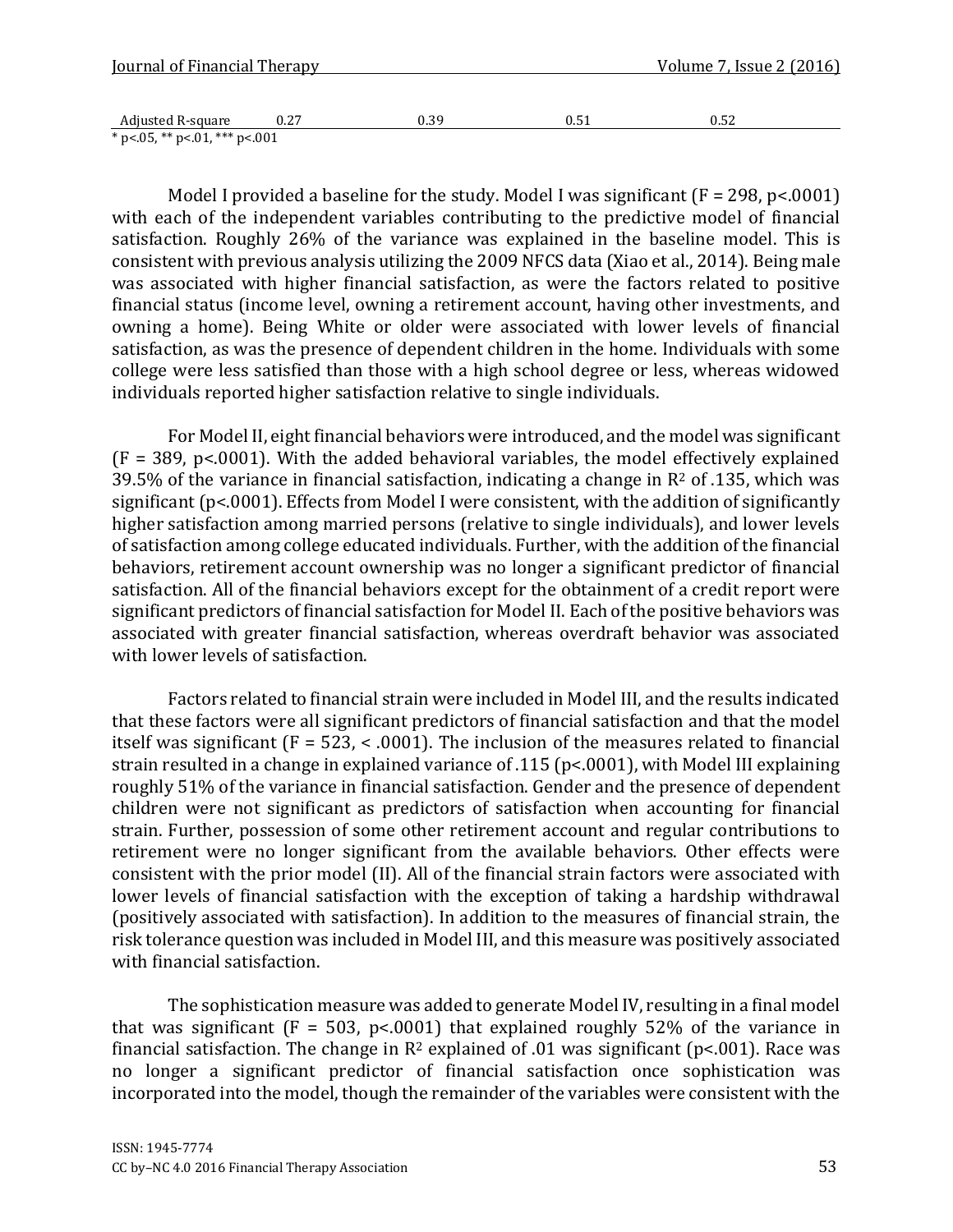previous models, except for the fact that possession of some other retirement account regained statistical significance. In assessing the financial sophistication measure, individuals categorized as low objective-high subjective or high objective-low subjective, were significantly different from those in the reference group (low objective-low subjective). Those classified as low objective-high subjective demonstrated higher self-reported financial satisfaction relative to the control group, whereas the opposite effect was noted for those in the high-objective-low subjective group.

### **DISCUSSION**

Early research into the nature of financial satisfaction indicated the importance of demographic variables (e.g., age, gender, and educational attainment). With the addition of complex factors such as financial behavior, financial strain, risk attitude, and financial sophistication, a more detailed picture of financial satisfaction emerges. Earlier studies that employed some of these measures took a more compartmentalized approach, providing valuable information with regard to specific factors such as financial strain (Garrett & James, 2013) or financial behavior (Xiao et al., 2014). The present model attempts to model the earlier theoretical work of Joo and Grable (2004) using a large, representative data set. Incorporating various aspects as detailed in Figure 1, findings indicate significant explanatory power for each of the factors in a comprehensive model of financial satisfaction. Whereas the first stages of the analysis (Models I and II) closely mirror results from previous research (Xiao et al., 2014), the addition of financial strain and financial sophistication provide clear improvements as predicted.

The subjective nature of financial satisfaction raises certain questions about how well this measure might explain reality for all respondents, as it is possible for some individuals to report very high satisfaction when they are not that well-positioned financially. Interestingly, many of the predictor variables included provide a consistent story regarding financial satisfaction, as individuals who are in a better financial position (whether it be owning a home or having available emergency funds) report higher levels of financial satisfaction. This is further strengthened by the largely consistent negative impact of the financial strain measures included in the model. These results provide evidence that this subjective measure may be at least somewhat grounded in objective reality for many people.

The one exception for the financial strain measure was the utilization of a hardship withdrawal from a retirement account, as respondents who employed this feature reported higher financial satisfaction. It is possible that exercising this option provides some immediate relief at a stressful time, thus it could reasonably improve short-term financial satisfaction in that respect. However, the present results are not able to consider the longterm ramifications of such actions, as timing issues cannot be explored with the present cross-sectional data. It may well be the case that hardship withdrawals serve an immediate need and are thus favorably viewed; however, the future cost of these activities may prove detrimental to future satisfaction. Another factor to consider would be the consumer's possible perception that retirement savings equate to emergency funds. The ability to tap into these funds to offset a financial strain or stressor may be seen as positive from the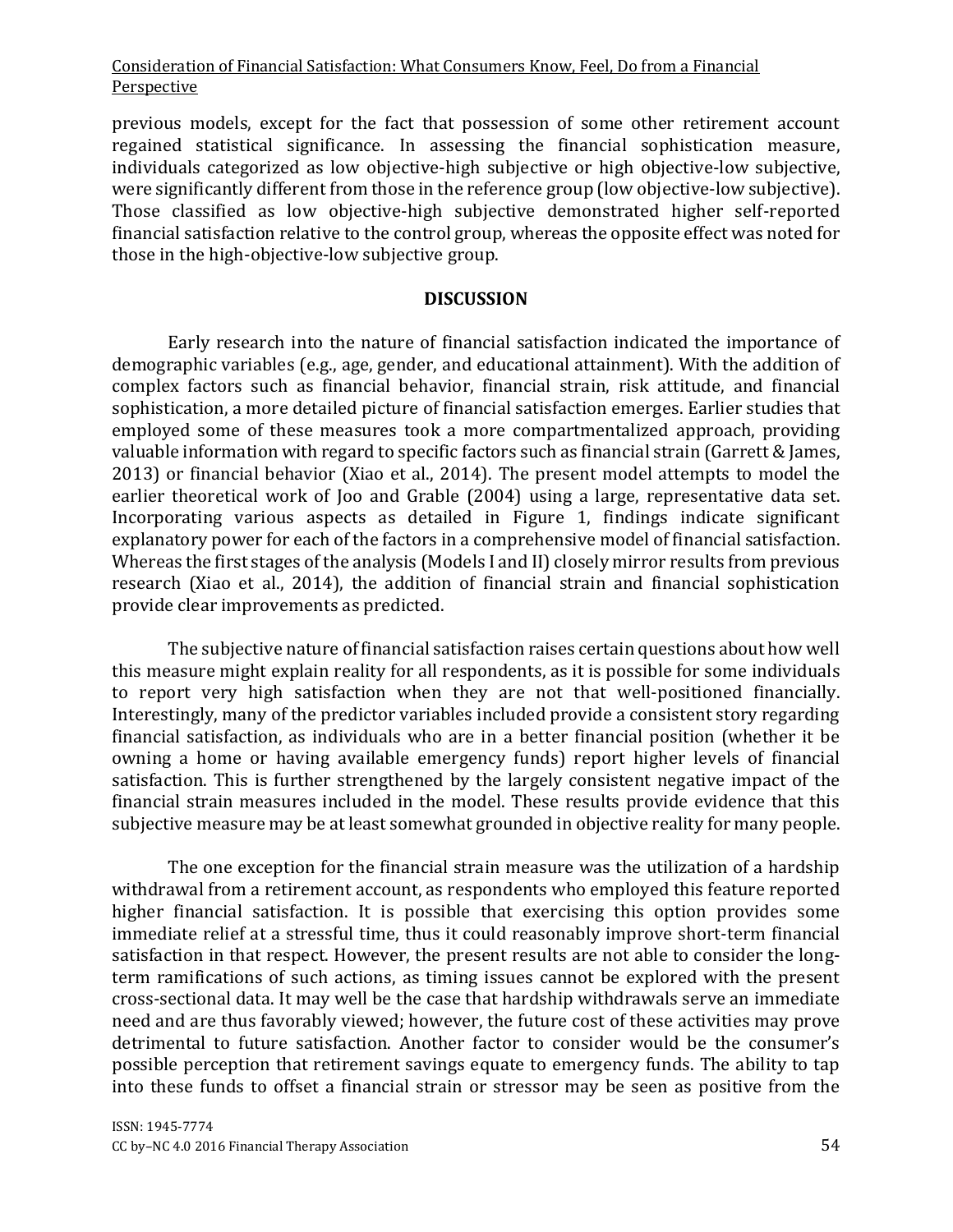consumer's point of view, although a financial planner or therapist would not necessarily share that view when evaluating the consumer's long term financial well-being.

Both financial satisfaction and subjective financial knowledge are expressions of the individual respondent's perception of their situation at a point in time. As noted above, this perception may not align perfectly with reality, and the present study attempted to control for individuals' perceptions relative to reality with the measure of financial sophistication. Of particular interest for the present study was the existence of respondents whose perceptions were misaligned with their objective reality. These groups can be considered in turn as representing either over-confident (low objective-high subjective) or underconfident (high objective-low subjective) financial consumers. Either case may present potential difficulties for planners, counselors, and therapists. Previous exploration of overconfident group has indicated a greater likelihood to engage in high cost borrowing behavior (Robb et al., 2015), and the present findings indicate that these individuals also report higher levels of financial satisfaction relative to the least knowledgeable and least confident consumers. Overconfidence is frequently mentioned as a behavioral mechanism that leads to poor decision-making (Baker & Nofsinger, 2002; Plous, 1993; Thaler & Sunstein, 2008). It is entirely possible that overconfidence in one's financial abilities may lead to an overly optimistic assessment of one's financial situation.

On the opposite end of the spectrum, the results indicate that a significant portion of the population does not have confidence in their financial knowledge, resulting in a subpopulation of under-confident consumers. Whereas there is less clear evidence regarding how this might impact behaviors or outcomes, the present results provide evidence of lower satisfaction among this group. In both cases, there is a possibility that financial therapy applications may help these individuals realign their subjective assessments with their objective reality, which could be beneficial to subjective well-being.

However, it should be noted that without a true objective assessment of an individual's financial situation (as the present data do not allow us to assess respondent's financial situation clearly), it is difficult to determine whether or not these subjective assessments are entirely accurate. If subjective assessments of financial satisfaction are systematically biased for many individuals, then the present results suggest potential avenues for financial therapists, counselors, and planners to assist clients in improving financial satisfaction, and thus overall well-being.

The findings related to under-confidence raise an interesting point about objective financial knowledge. Programs geared towards objective knowledge improvement may be sorely limited if programs are not designed to create adequate levels of confidence in that knowledge. This does not necessarily invalidate programs that seek to educate consumers, but it does raise questions as to whether simply focusing on objective knowledge is the most effective means of improving welfare. Prospective financial therapies and educational programs should consider the incorporation of specific financial practices and training in positive financial behaviors, along with methods of coping with specific financial stressors when the intent is the improvement of the individual's perceived financial satisfaction. Further attention might be directed towards helping people more effectively assess their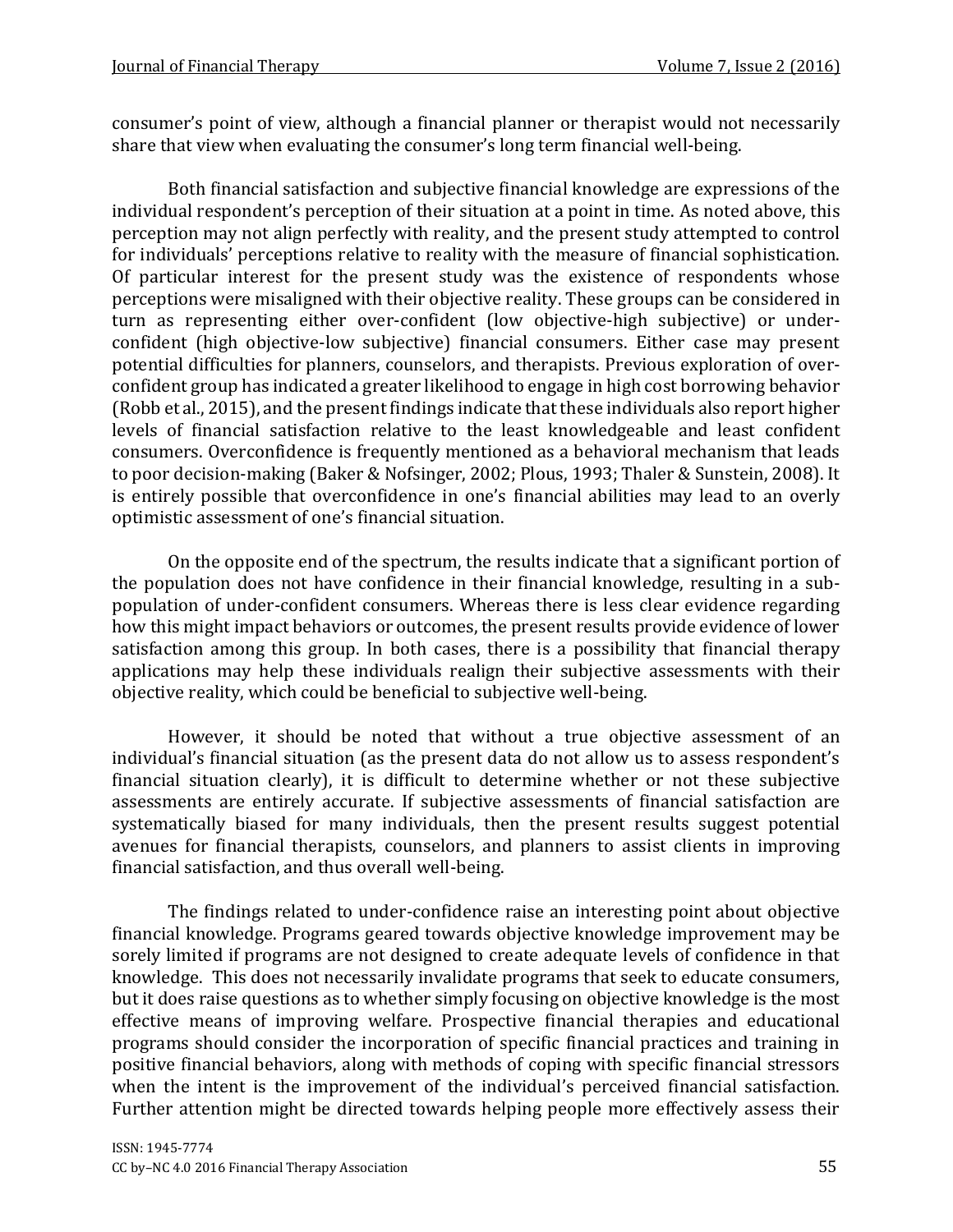own financial position, particularly in cases where there appears to be over- or underconfidence on the part of consumers.

Further research is warranted to address the limitations of this study, and to determine the direction and degree of these effects, as well as the underlying causal relationships that might exist. Due to the cross-sectional nature of these data, causality cannot be determined (that is, we cannot say that greater satisfaction is the direct result of greater financial knowledge, only that these two concepts are related) though the results are suggestive of interesting associations that may be beneficial to therapists, counselors, and planners who focus on financial issues. It should be noted that the results are based on potentially limited measures of knowledge, behavior, strain, and attitudes, and further discussion and analysis of these constructs is warranted. Do the five questions adequately represent objective financial knowledge? Do consumers really benefit from understanding the movement of bond prices with regard to interest rates, or are there other areas of knowledge that are more applicable from a general satisfaction standpoint? The selected financial behaviors and stressors do not represent the full complement of options available to consumers. Further, the present data did not provide much in the way of financial attitudes, as only risk tolerance was available for assessment. The NFCS survey did provide the necessary components for an initial test of the Joo and Grable (2004) framework, though future research should consider incorporating more complete measures of the chosen constructs.

### **CONCLUSIONS**

Financial satisfaction is a worthy goal from both an individual standpoint and a societal perspective (Garman et al., 1996; Zimmerman, 1995). Practitioners, including financial therapists, counselors, and planners, who have the opportunity or obligation to assist individuals with their well-being must be aware of the role of financial satisfaction in well-being, and the factors that influence financial satisfaction. This preliminary research sheds some light on the factors that predict financial satisfaction and directions that can be taken to refine and improve the relationship.

It is helpful for practitioners to be aware of the impact of both positive financial behaviors and adverse financial circumstances resulting in financial strain on an individual's perception of his or her financial satisfaction, particularly relative to financial knowledge. Thus, a practitioner may wish to develop a financial therapy intervention that involves specific tasks, such as saving a specific amount of money each month for emergencies, rather than focusing on education or more conceptual issues such as the relationship between interest rates and bond prices. Likewise, educational applications can be developed around financial tasks and checklists of activities before addressing more conceptual issues such as portfolio diversification. In addition, an effective plan for improving financial satisfaction may entail strategies for coping with financial hardship, providing tools for accepting financial problems and engaging in appropriate actions to improve conditions.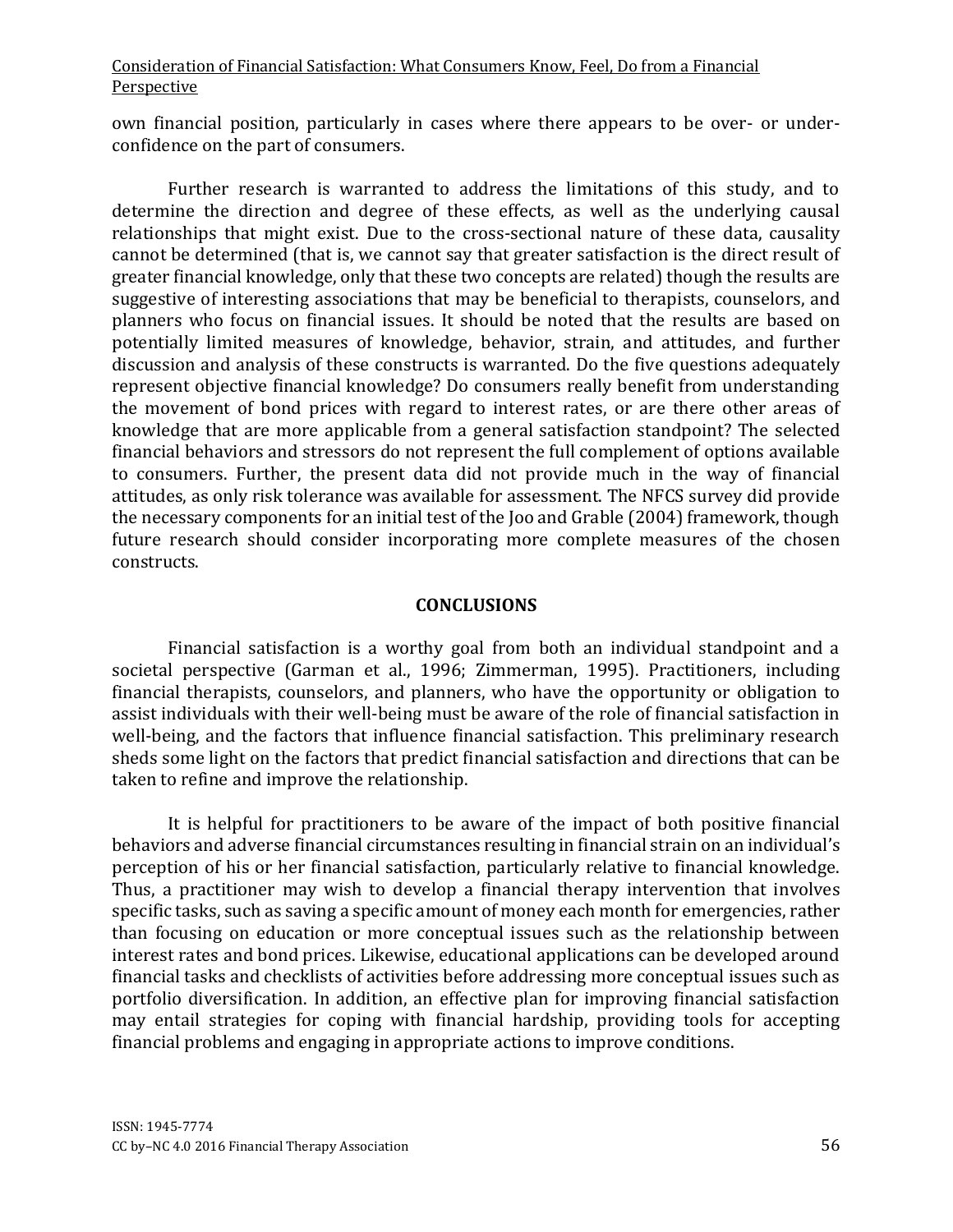Clients who fall into the "overconfident" attitude group present a unique challenge to financial therapists, planners, and counselors. While they tended to have higher levels of financial satisfaction than other respondents, they may need an objective assessment of their financial situation and overall well-being in order to make progress. In this case, education in objective financial principles and decision-making may be called for to ground the clients and prepare them for their next developmental steps. Likewise, therapists and counselors are encouraged to take the opportunity to focus on specific behaviors such as paying credit card bills in full each month or avoiding overdrafts. An emphasis on positive behavior should have a "dual" effect, as positive behaviors enhance personal financial satisfaction while also improving financial standing and mitigating financial stress when practiced regularly. Teaching the "how" appears to be the primary action toward improving financial satisfaction, with the "why" question trailing in significance. Therapeutic interventions and educational programs targeting behaviors rather than understanding concepts are potentially more beneficial to students, clients, and other stakeholders.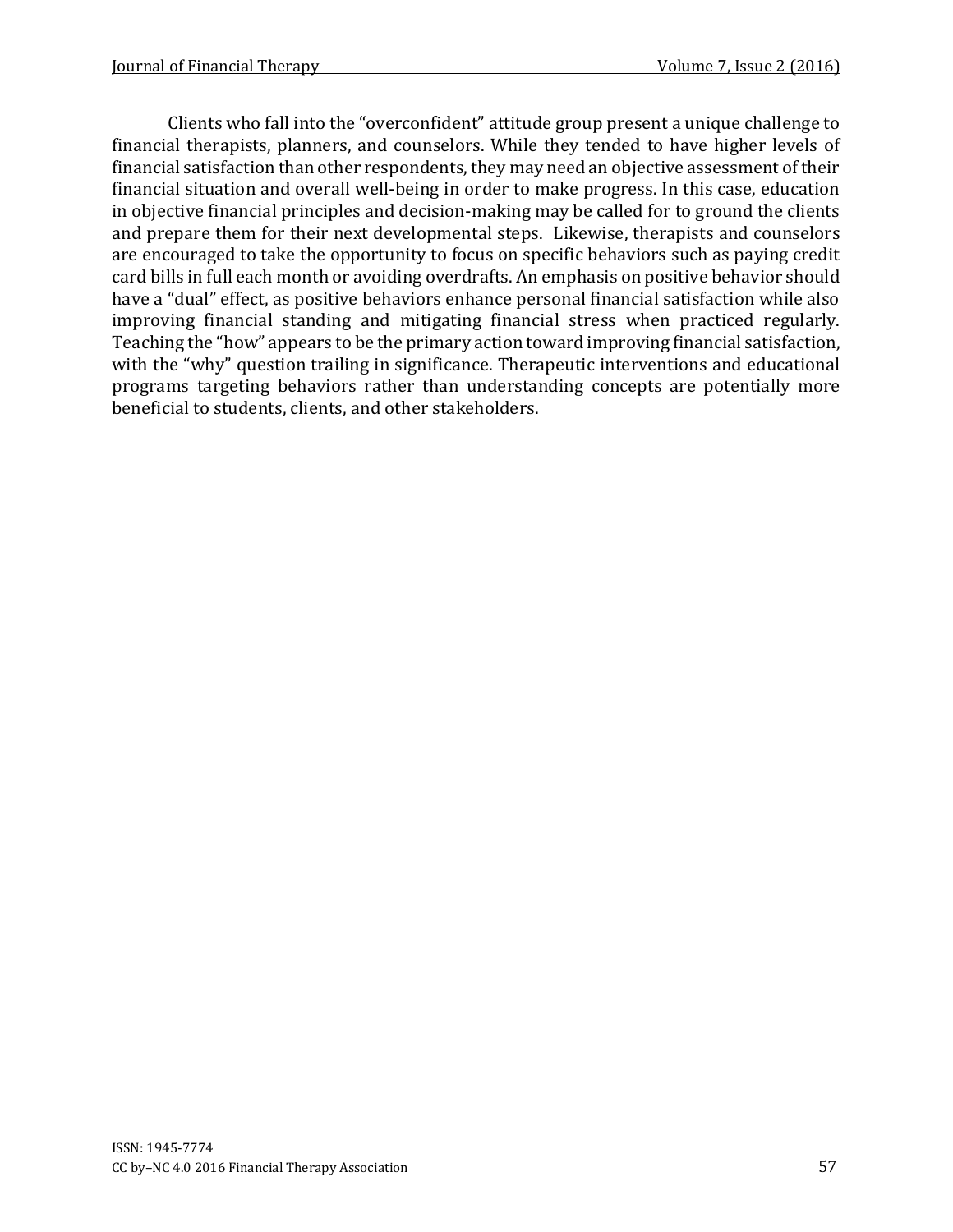## **REFERENCES**

- Allgood, S., & Walstad, W. (2013). Financial literacy and credit card behaviors: A crosssectional analysis by age. *Numeracy, 6*(2), Article 3, 1-26.
- Babiarz, P., & Robb, C. A. (2014). Financial literacy and emergency saving. *Journal of Family and Economic Issues 35*(1), 40-50. doi: 10.1007/s10834-013-9369-9.

Baek, E., & DeVaney, S. A. (2004). Assessing the baby boomers' financial wellness using financial ratios and a subjective measure. *Family & Consumer Sciences Research Journal*, *32*, 321–348. doi: 10.1177/1077727X04263826.

Baker, H. K., & Nofsinger, J. R. (2002). Psychological biases of investors. *Financial Services Review, 11*(2), 97-116.

Borden, L. M., Lee, S. A., Serido, J., & Collins, D. (2008). Changing college students' financial knowledge, attitudes, and behavior through seminar participation. *Journal of Family and Economic Issues, 29*(1), 23-40. doi: 10.1007/s10834-007-9087-2.

Campbell, A. (1981). *The sense of well-being in America: Recent patterns and trends*. New York: McGraw-Hill.

Campbell, A., Converse, P. E., & Rodgers, W. L. (1976). *The quality of American life: Perceptions, evaluations and satisfactions*. New York: Russell Sage Foundation.

- Chen, H., & Volpe, R. P. (1998). An analysis of personal financial literacy among college students. *Financial Services Review, 7*(2), 107-128.
- Courchane, M. & Zorn, P. (2005, June). Consumer literacy and credit worthiness. Paper prepared for Wisconsin Department of Financial Institutions Task for on Financial Literacy. Retrieved from

https://www.researchgate.net/profile/Marsha\_Courchane/publication/5042561\_C onsumer\_literacy\_and\_creditworthiness/links/547dfd7f0cf241bf4b5b9c1b.pdf

- Danes, S. M. (1998) Multiple roles, balance between work and leisure, and satisfaction with level of living. *Family and Consumer Sciences, 46*(4), 401-424. doi: 10.1177/1077727X980264002.
- DeVaney, S. A., & Lytton, R. T. (1995). Household insolvency: A review of household debt repayment, delinquency and bankruptcy. *Financial Services Review, 4,* 137–156. doi: 10.1016/1057-0810(95)90008-X.
- Diener, E., & Biswas-Diener, R. (2002). Will money increase subjective well-being? *Social Indicators Research, 57*(2), 119-169. doi: 10.1023/A:1014411319119.
- Draughn P. S., LeBoeuf, R. C., Wozniak, P. S., Lawrence, F. C., & Welch, L. R. (1994). Divorcee's economic well-being and financial adequacy as related to interfamily grants. *Journal of Divorce and Remarriage, 22*(1-2), 23-35. doi: 10.1300/J087v22n01\_03.
- Easterlin, R. A. (2006). Life cycle happiness and its sources: Intersections of psychology, economics, and demography. *Journal of Economic Psychology, 27*(4), 463–482. doi: 10.1016/j.joep.2006.05.002.
- Freeman, C., Carlson, J., & Sperry, L. (1993). Adlerian marital therapy strategies with middle income couples facing marital stress. *The American Journal of Family Therapy, 21*(4), 324-332. doi: 10.1080/01926189308251003.
- Frey, B. S., & Stutzer, A. (2000). Happiness, economy, and institutions. *The Economic Journal*, *110*(466), 918-938. doi: 10.1111/1468-0297.00570.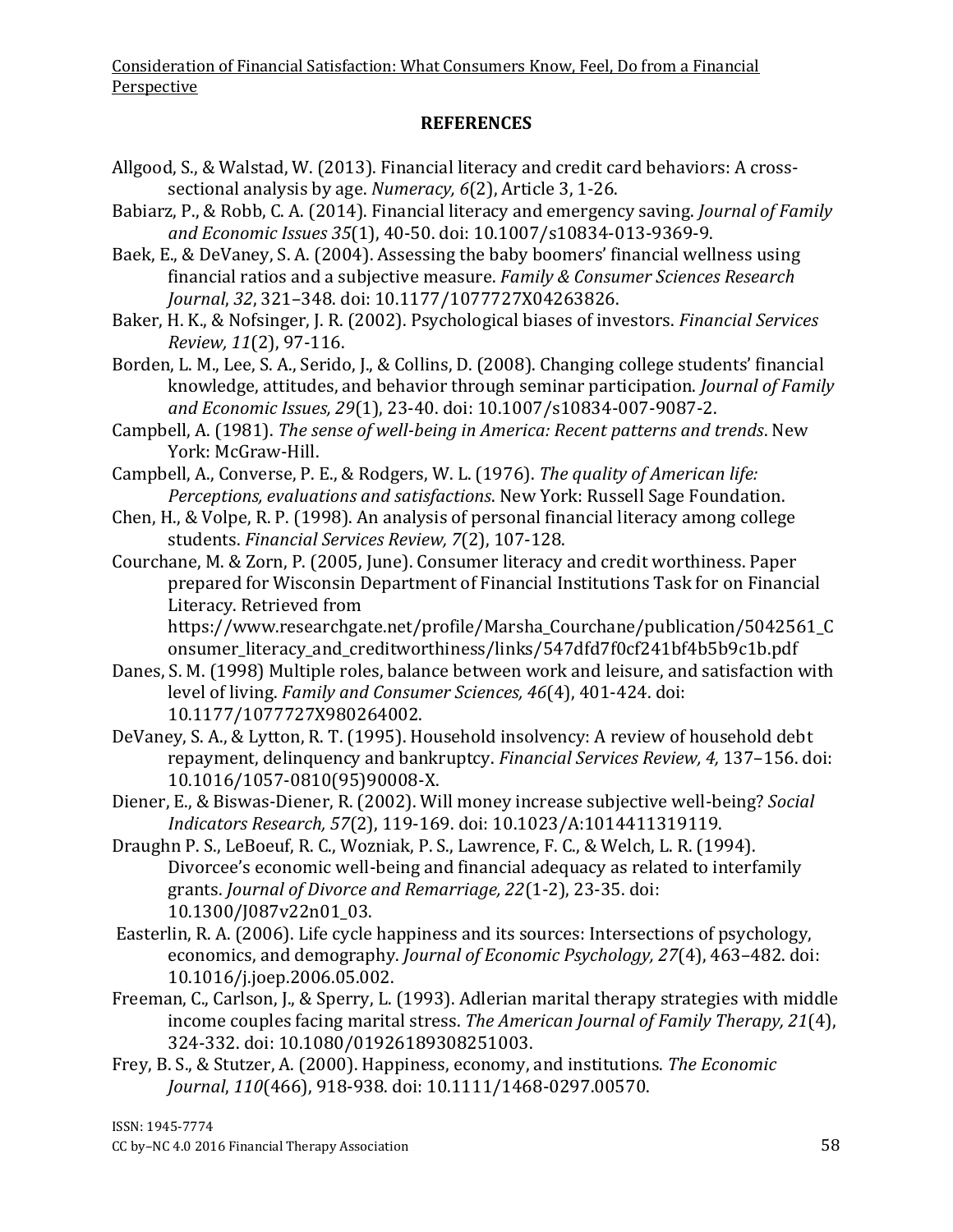- Garman, E. T., Leech, I. E., & Grable, J. E. (1996). The negative impact of employee poor personal financial behaviors on employers. *Financial Planning and Counseling, 7*, 157-168.
- Garrett, S., & James, R. N. III. (2013). Financial ratios and perceived household financial satisfaction. *Journal of Financial Therapy, 4*(1), 39-62. doi: 10.4148/jft.v4i1.1839.
- Godwin, D. D. (1994). Antecedents and consequences of newlyweds' cash flows. *Financial Planning and Counseling, 5*, 157-190.
- Grable, J. E., Cupples, S., Fernatt, F., & Anderson, N. (2013). Evaluating the link between perceived income adequacy and financial satisfaction: A resource deficit hypothesis approach. *Social Indicators Research*, *114*, 1109-1124. doi: 10.1007/s11205-012- 0192-8.
- Gross, M. B., Hogarth, J. M., Robb, C. A., Woodyard, A. S., Berry, B., & Babiarz, P. (2011) Can't get no (financial) satisfaction? The role of knowledge and behavior in predicting financial satisfaction of military personnel. Working paper.
- Hansen, T. (2009). *Subjective well-being in the second half of life: The influence of family and household resources*. Unpublished doctoral dissertation, University of Oslo, Oslo, Norway.
- Hayhoe, C. R., Leach, L. J., Turner, P. R., Bruin, M. J., & Lawrence, F. C. (2000). Differences in spending habits and credit use of college students. *Journal of Consumer Affairs, 34*(1), 113-133. doi: 10.1111/j.1745-6606.2000.tb00087.x.
- Hilgert, M. A., Hogarth, J. M., and Beverly, S. A. (2003). Household Financial Management: The connection between knowledge and behavior. *Federal Reserve Bulletin*, *89*(7), 309-322.
- Hira, T. K., & Mugenda, O. M. (1998). Predictors of financial satisfaction: Differences between retirees and non-retirees. *Financial Counseling and Planning, 9*(2), 75-84.
- Hira, T. K., & Mugenda, O. M. (1999). The relationships between self-worth and financial beliefs, behavior, and satisfaction. *Journal of Family and Consumer Sciences, 91*, 76- 82.
- Hong, G-S., & Swanson, P. M. (1995). Comparison of financial well-being of older women: 1977 and 1989. *Financial Counseling and Planning, 6*, 129-138.
- Joo, S. (1998). *Personal financial wellness and worker job productivity.* Unpublished doctoral dissertation, Virginia Polytechnic Institute and State University, Blacksburg.
- Joo, S. (2008). Personal financial wellness. In Xiao, J. J. (Ed). *Handbook of Consumer Finance Research* (pp. 21 -33). New York, NY: Springer Science + Business Media.
- Joo, S., & Grable, J. E. (2004). An exploratory framework of the determinants of financial satisfaction. *Journal of Family and Economic Issues, 25*(1), 25-50. doi: 10.1023/B:JEEI.0000016722.37994.9f.
- Kim. H., & Lyons, A. C. (2008). No pain, No strain: Impact of health on the financial security of older Americans. *Journal of Consumer Affairs*, *42*(1), 9-36. doi: 10.1111/j.1745- 6606.2007.00092.x.
- Leach, L. J., Hayhoe, C. R., & Turner, P. R. (1999). Factors affecting perceived economic wellbeing of college students: A gender perspective. *Financial Counseling and Planning, 10*(2), 11-22.
- Lown, J. M., & Ju, I-S. (1992). A model of credit use and financial satisfaction. *Financial Planning and Counseling, 3*, 105-124.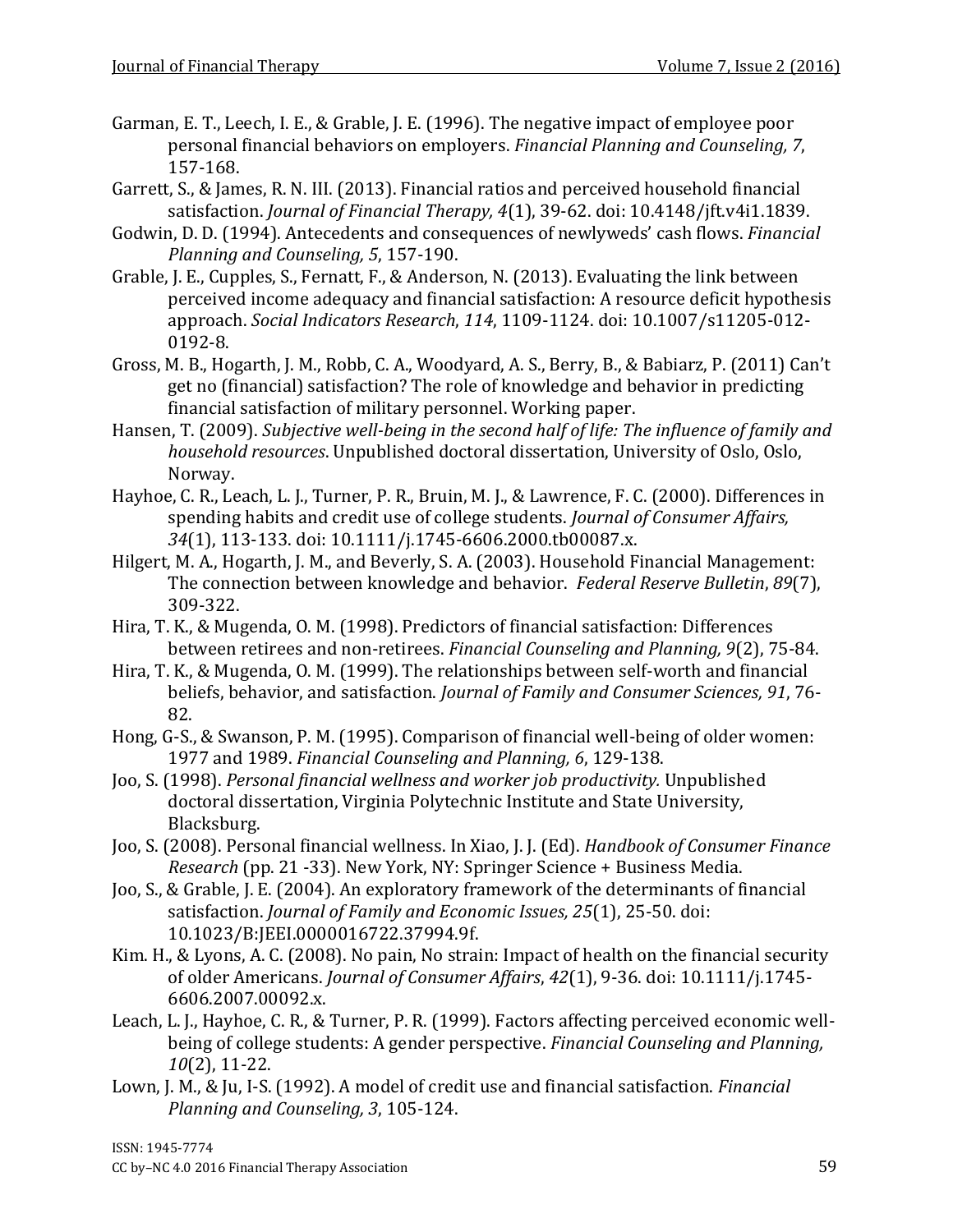- Lusardi, A., & Mitchell, O. S. (2007). Baby Boomer retirement security: The roles of planning, financial literacy, and housing wealth. *Journal of Monetary Economics, 54*(1), 205-224. doi: 10.1016/j.jmoneco.2006.12.001.
- Lusardi, A., Mitchell, O. S., & Curto, V. (2010). Financial literacy among the young. *The Journal of Consumer Affairs, 44*(2), 358-380. doi: 10.1111/j.1745- 6606.2010.01173.x.
- Lusardi, A., Schneider, D. J., & Tufano, P. (2011). Financially fragile households: Evidence and implications. National Bureau of Economic Research, Working Paper No. 17072. Retrieved from: http://www.nber.org/papers/w17072.
- Lyons, A. C., & Yilmazer, T. (2005). Health and financial strain: Evidence from the survey of consumer finances. *Southern Economic Journal, 71*(4), 873-890. doi: 10.2307/20062085.
- Mitchell, V., & Helson, R. (1990). Women's prime of life: Is it the 50s? *Psychology of Women Quarterly, 14*(4), 451-470. doi: 10.1111/j.1471-6402.1990.tb00224.x.
- Mugenda, O. M., Hira, T. K., & Fanslow, A. M. (1990). Assessing the causal relationship among communication, money management practices, satisfaction with financial status, and satisfaction with quality of life. *Lifestyles: Family and Economic Issues, 11*(4), 343-360. doi: 10.1007/BF00987345.
- Pittman, J. F., & Lloyd, S. A. (1988). Quality of family life, social support and stress. *Journal of Marriage and the Family, 50*(1), 53-67. doi: 10.2307/352427.
- Plagnol, A. C. (2011). Financial satisfaction over the life course: The influence of assets and liabilities. *Journal of Economic Psychology, 32*, 45-64. doi: 10.1016/j.joep.2010.10.006.
- Plous, S. (1993). *The psychology of judgment and decision making*. New York: McGraw-Hill.
- Porter, N. M., & Garman, E. T. (1993). Testing a conceptual model of financial well-being. *Financial Counseling and Planning, 4*, 135-164.
- Robb, C. A. (2011). Financial knowledge and credit card behavior of college students. *Journal of Family and Economic Issues, 32*(4), 690-698. doi: 10.1007/s10834-011- 9259-y.
- Robb, C. A. & Sharpe, D. L. (2009). Effect of personal financial knowledge on college students' credit card behavior. *Journal of Financial Counseling and Planning, 20*(1), 25-43.
- Robb, C. A., & Woodyard, A. S. (2011). Financial knowledge and 'best practice' behavior. *Journal of Financial Counseling and Planning*, *22*(1), p. 60-70.
- Robb, C., Babiarz, P., Woodyard, A., & Seay, M. (2015) Bounded rationality and use of alternative financial services. *Journal of Consumer Affairs, 49*(2), 407-435. doi: 10.1111/joca.12071.
- Sumarwan, U, & Hira, T. K. (1993). The effects of perceived locus of control and perceived income adequacy on satisfaction with financial status of rural households. *Journal of Family and Economic Issues, 14*(4), 343-364. doi: 10.1007/BF01013984.
- Thaler, R. H., & Sunstein, C. R. (2008). *Nudge: Improving decisions about health, wealth, and happiness*. New Haven, CT: Yale University Press.
- vanPraag, B. M. S., & Ferrer-i-Carbonnell, A. (2004*). Happiness quantified: A satisfaction calculus approach*. Oxford: Oxford University Press.